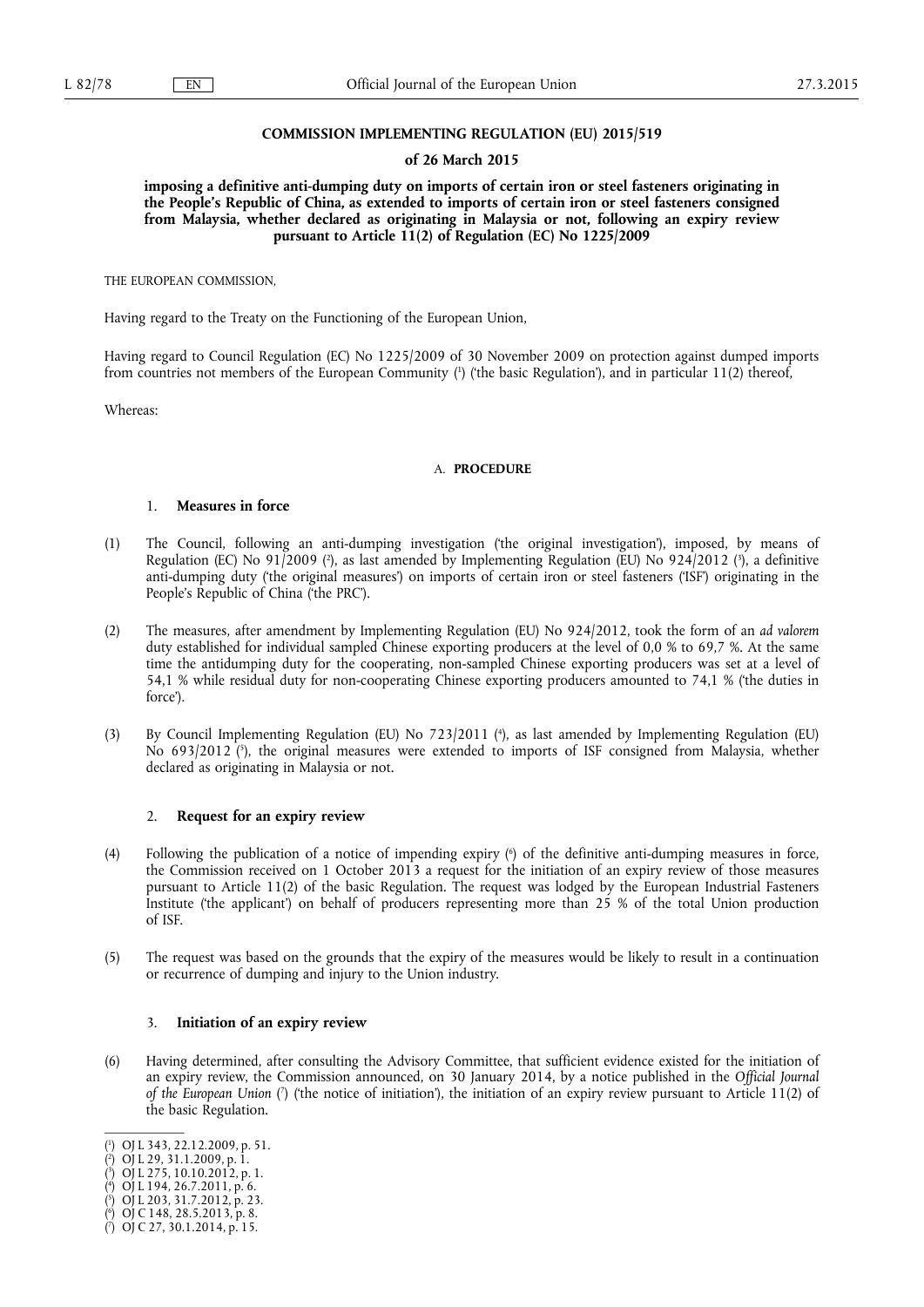## 4. **Investigation**

- 4.1. *Review investigation period and period considered*
- (7) The investigation of a continuation or recurrence of dumping covered the period from 1 January 2013 to 31 December 2013 ('the review investigation period' or 'RIP'). The examination of the trends relevant for the assessment of the likelihood of a continuation or recurrence of injury covered the period from 1 January 2010 to 31 December 2013 ('the period concerned').

4.2. *Parties concerned by the investigation* 

- (8) The Commission officially advised the applicant, the other known Union producers, the exporting producers in the PRC, and the representatives of the PRC of the initiation of the expiry review. The interested parties were given the opportunity to make their views known in writing and to request a hearing within the time limit set out in the notice of initiation.
- (9) All interested parties, who so requested and showed that there were particular reasons why they should be heard, were granted a hearing.
- (10) In view of the apparent large number of exporting producers in the PRC and of producers and unrelated importers in the Union involved in the investigation, sampling was envisaged in the notice of initiation, in accordance with Article 17 of the basic Regulation. In order to enable the Commission to decide whether sampling would be necessary and, if so, to select a sample, the above-mentioned parties were requested to make themselves known to the Commission within 15 days of the initiation of the review and to provide the Commission with the information requested in the notice of initiation.
- (11) Out of 325 known Chinese producers 24 submitted a reply to the sampling questionnaire. However, 13 of these reported no exports to the EU, whereas three other were found not to be dumping in the original investigation and are therefore not subject to the measure in force. The remaining eight companies reported 11 800 tonnes of export to EU, which according to Eurostat corresponded to 132 % of total Chinese imports to EU in the RIP. A sample of three largest exporters was proposed. However, one of the companies included in the sample claimed that it had wrongly reported its EU exports in the sampling form and in fact it should have reported zero exports.
- (12) The sample was therefore established to consist of the three largest remaining exporters. All three sampled companies withdrew their cooperation at different stages of the procedure choosing not to reply to questionnaires or denying on-spot verification. Consequently, letters were sent to each of the three companies informing them of the Commission's intension to apply Article 18 of the basic Regulation. No reaction was received from these exporting producers.
- (13) The Commission examined the situation of the four remaining exporting producers that replied to the sampling questionnaire. Their exports to the Union were so low, namely less than 1 % of total exports, that it was not considered appropriate or representative to establish a new sample and base the findings of the investigation on their situation. It was considered more appropriate to base the findings of the investigation on a wider and more representative basis, namely on the facts available in view of the non-cooperation of the sampled Chinese exporting producers. The four remaining companies were informed of the Commission's intention to use the facts available.
- (14) In view of the insufficient cooperation the Commission's intention to apply Article 18 was also announced to the Chinese authorities. The Commission did not receive any comments or requests for an intervention of the Hearing Officer on the respective letters to the companies and the Chinese authorities.
- (15) At the preliminary stage of investigation the Commission received cooperation from 91 Union producers/group of producers which represented around 50 % of the Union production of ISF. In view of the large number of cooperating producers the Commission applied sampling. The selected sample originally consisted of nine companies/groups of companies among the most representative in terms of volumes, size, mixture of product types and geographical location in the Union. One of the sampled companies withdrew its cooperation and chose not to reply to the questionnaire. Consequently, the Commission informed the company of its exclusion from the sample in view of non-cooperation. A sample reduced to the remaining eight companies/group of companies was nevertheless considered representative as it covered 24 % of the estimated total Union production of ISF during the RIP.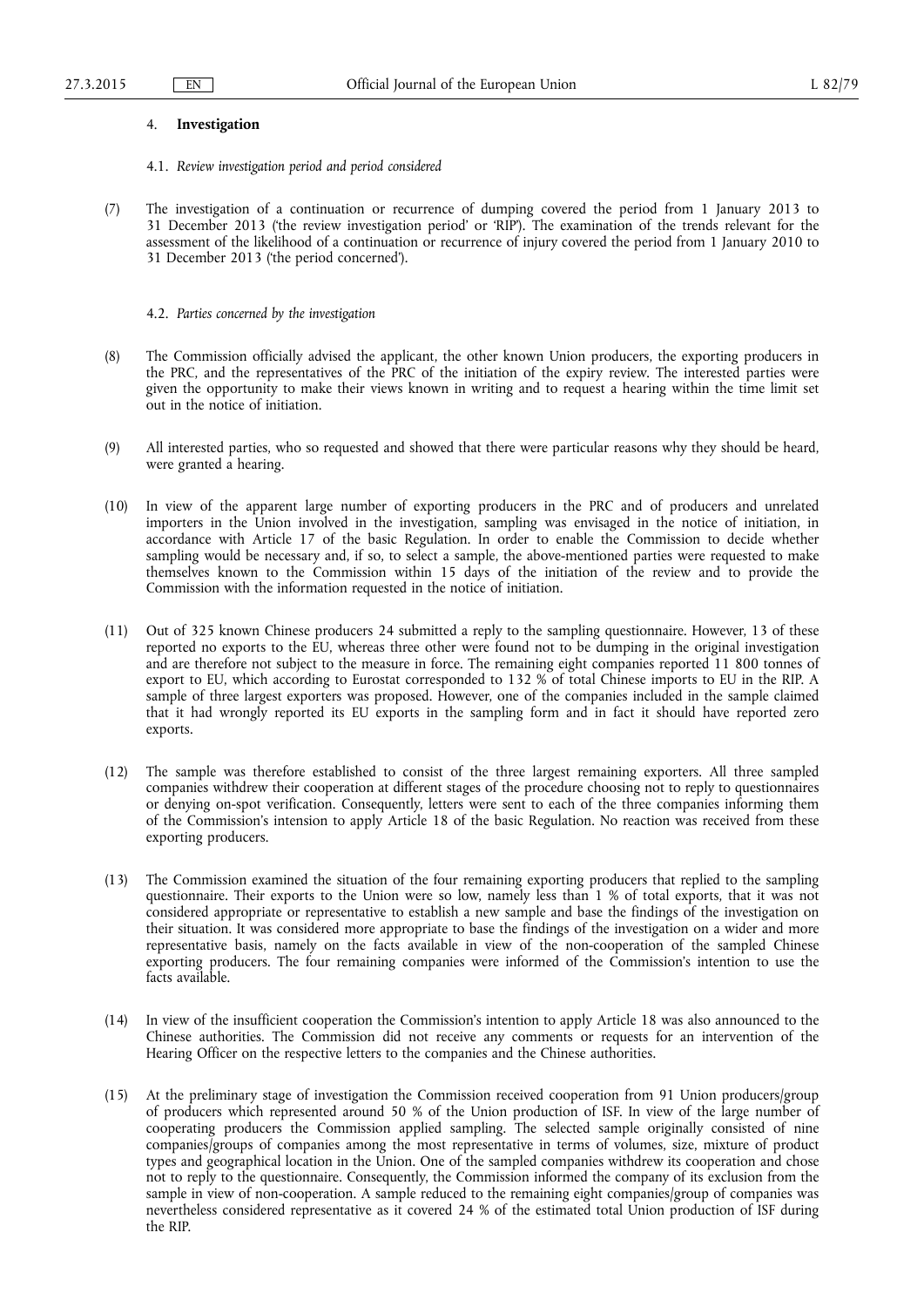- (16) Replies to the questionnaires were received from two Union importers. In view of the relatively limited number of companies, no sampling was required.
- (17) With regard to the users, none of them made itself known within the deadline provided in the Notice of Initiation or later in the procedure. Therefore, it is considered that no user cooperated in the investigation.
- (18) Verification visits were carried out at the premises of the following companies:
	- (a) Union producers:

Eleven companies (at least one belonging to each of the eight sampled groups of companies) were visited. These Union producers requested, on the basis of Article 19 of the basic Regulation, that their identities be kept confidential. They claimed that disclosure of their identity could lead to a risk of significant adverse effects to their business activities. Their request was examined and found to be warranted. Consequently, the names of these companies are not listed.

(b) Union importers:

Adolf Würth GmbH & Co — Germany

Marcopol z o.o. — Poland

(c) Producers in the market economy countries:

ACKU Metal Industries (M) Sdn. Bhd., Penang, Malaysia

Sofasco Industries (M) Sdn. Bhd., Penang, Malaysia

Kalisma Steel Pvt Ltd, Mumbai, India

## 5. **Disclosure**

(19) All interested parties were informed of the essential facts and considerations leading to the conclusions of this expiry review and were invited to comment (final disclosure). They were also granted a time period to submit comments subsequent to disclosure. Submissions were received from the applicant, the China Chamber of Commerce for Import and Export of Machinery and Electronic Products, two Union importers/producers and their related Chinese producer and two associations of Union distributors. The submission and comments were duly taken into consideration where warranted.

## B. **PRODUCT CONCERNED AND LIKE PRODUCT**

## 1. **Product concerned**

(20) The product concerned is certain iron or steel fasteners, other than stainless steel i.e. wood screws (excluding coach screws), self-tapping screws, other screws and bolts with heads (whether or not with their nuts or washers, but excluding screws turned from bars, rods, profiles or wire, of solid section, of a shank thickness not exceeding 6 mm and excluding screws and bolts for fixing railway track construction material), and washers, originating in the PRC, currently falling within CN codes 7318 12 90, 7318 14 91, 7318 14 99, 7318 15 59, 7318 15 69, 7318 15 81, 7318 15 89, ex 7318 15 90, ex 7318 21 00 and ex 7318 22 00.

## 2. **Like product**

(21) The product concerned and the iron or steel fasteners produced and sold in the Union by the Union industry and the iron or steel fasteners produced and sold in the domestic market of Malaysia ('the analogue country') were found to have essentially the same physical and chemical characteristics and the same basic uses as the iron or steel fasteners produced in the PRC sold for export to the Union. They are therefore considered to be alike within the meaning of Article 1(4) of the basic Regulation.

#### C. **LIKELIHOOD OF A CONTINUATION OR RECURRENCE OF DUMPING**

(22) In accordance with Article 11(2) of the basic Regulation, the Commission examined whether the expiry of the existing measures would be likely to lead to a continuation or recurrence of dumping from the PRC.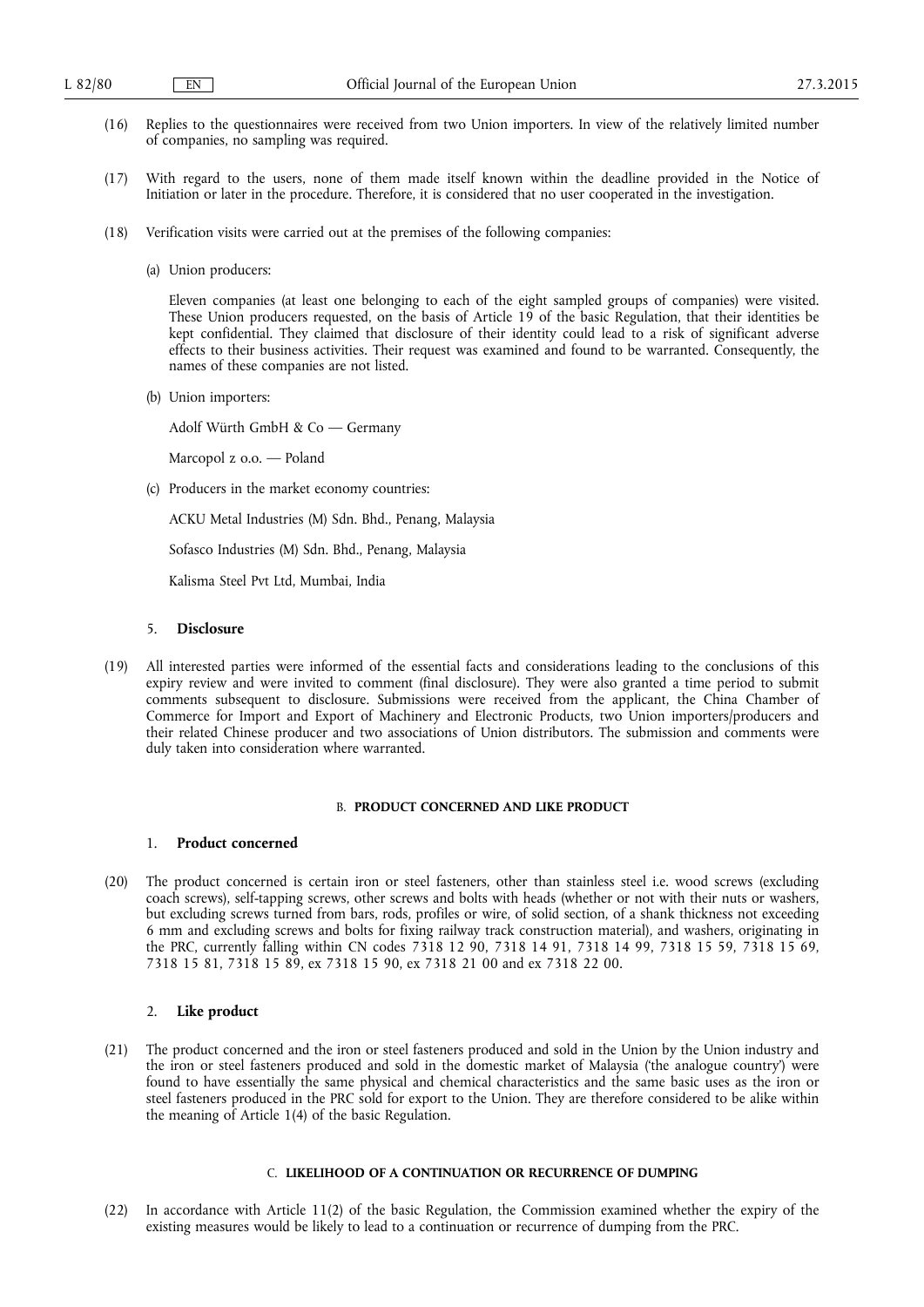## 1. **Preliminary remarks**

- (23) As explained in recitals 11 to 14 above, the Chinese exporting producers selected to be part of a sample did not cooperate with the investigation. Thus, in the absence of sufficient cooperation from exporting producers in the PRC, the overall analysis, including the dumping calculation, was based on facts available pursuant to Article 18 of the basic Regulation.
- (24) The likelihood of a continuation or recurrence of dumping was assessed by using the expiry review request, combined with other sources of information such as trade statistics on imports and exports (Eurostat and Chinese export data) and other information publicly available (such as a declaration from the Chinese Fastener Industry Association).
- (25) The absence of cooperation affected the comparison of the normal value with the export price in that the precise product mix exported by Chinese producers to the Union was unknown.

#### 2. **Dumping of imports during the RIP**

- 2.1. *Selection of the analogue country and calculation of the Normal Value*
- (26) In the notice of initiation, the Commission had invited all interested parties to comment on its proposal to use India as a market economy third country for the purpose of establishing normal value in respect of the PRC. India had been used as an analogue country in the original investigation.
- (27) In addition to India, the applicant had suggested USA as a potential analogue country. Other interested parties expressed reservations on the proposal of India and suggested Malaysia, Taiwan, Thailand and Vietnam as alternative analogue countries.
- (28) In addition to the suggestions made by the interested parties, the Commission itself sought to identify an appropriate analogue country. It identified Japan as an additional potential analogue country due to its large production volume of fasteners similar to PRC's.
- (29) Requests to cooperate were sent to the known producers in India, Japan, Malaysia (genuine non-circumventing producers ( 1 )), Taiwan, Thailand and USA. Vietnamese producers were not contacted since Vietnam is not considered a market economy country. Cooperation was received from exporting producers in India and Malaysia and verification visits were carried out in these two countries.
- (30) It was found that one of the cooperating Indian companies was not a producer but a trading company and that the second cooperating Indian company had started its operations only after the RIP. Therefore the sales and cost data from India could not be used. The two Malaysian cooperating companies were found to be exporting producers with complete data available from the RIP. Therefore, Malaysia was selected as an analogue country to establish the normal value for the PRC in accordance with Article  $2(7)(a)$  of the basic Regulation.
- (31) In accordance with Article 2(2) of the basic Regulation it was first examined whether the total volume of domestic sales of the like product to independent customers made by the cooperating producers in Malaysia was representative in comparison with the total export volume to the Union, namely whether the total volume of such domestic sales represented at least 5 % of the total volume of export sales of the product concerned to the Union. On that basis, it was found that the domestic sales in the analogue country were representative.
- (32) It was also examined whether the domestic sales of the like product could be regarded as being made in the ordinary course of trade pursuant to Article 2(4) of the basic Regulation. This was done by establishing the proportion of domestic sales to independent customers on the domestic market which were profitable during the RIP. The domestic sales of one of the producers were found to be made in the ordinary course of trade, whereas the sales of the second producer were not.
- (33) Normal value of the first producer was thus based on the actual domestic price, which was calculated as a weighted average price of the profitable domestic sales made during the RIP. The normal value of the second producer was constructed in line with Article 2(3) of the basic Regulation.

<sup>(</sup> 1 ) OJ L 194, 26.7.2011, p. 6.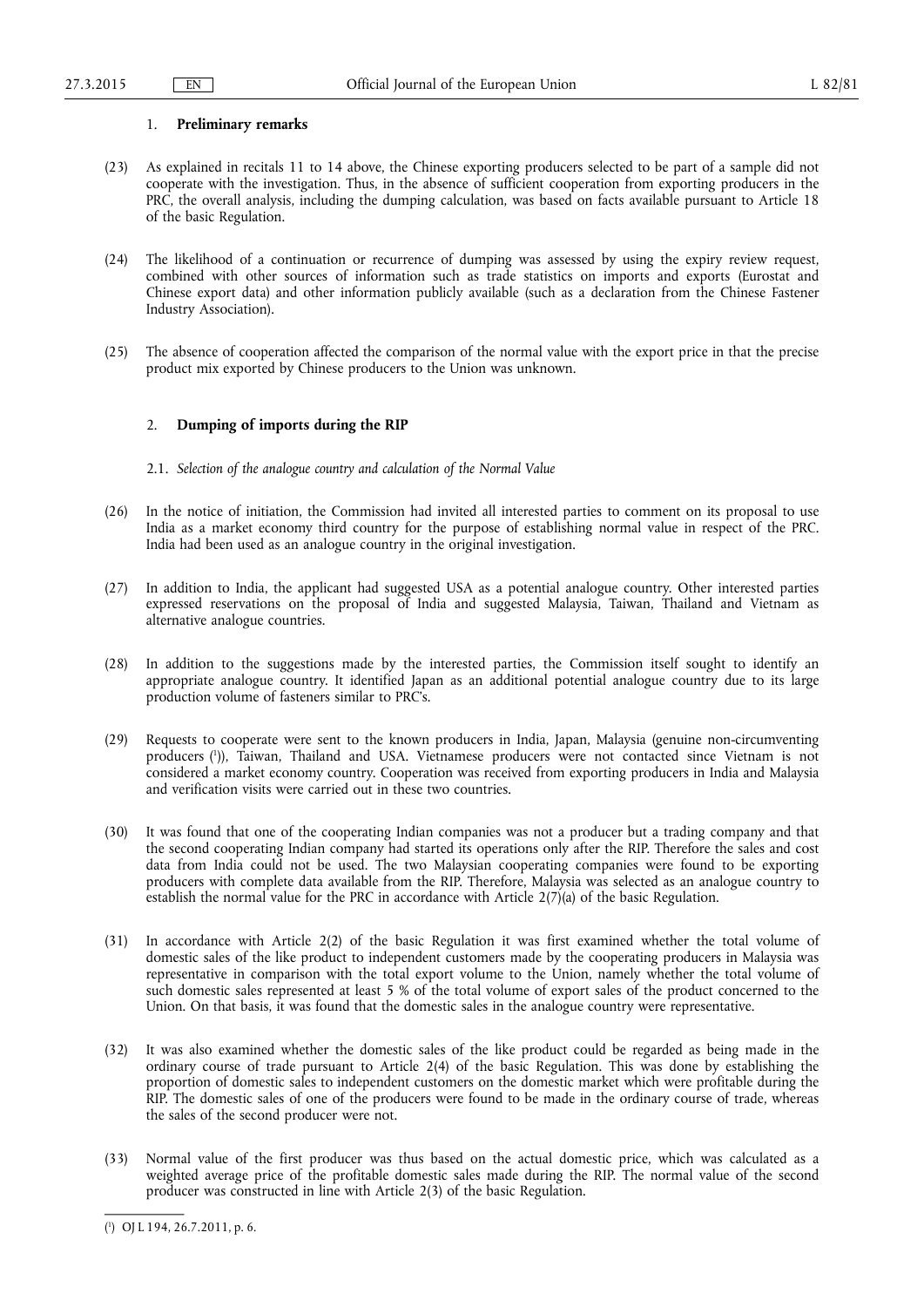- (34) Following the final disclosure, two interested parties commented on the choice of analogue country. The two parties argued that Japan should not have been considered as a potential analogue country due to its focus on high-end products and its high costs. One of these parties also commented that Taiwan should have been chosen as analogue country due to the large number of producers, comparable costs with China and its large exports to Europe and North America.
- (35) The Commission notes that the choice of the analogue country was made following a consideration of six potential countries. Cooperation was requested from all these countries. Cooperation was received only from Malaysia and India; no cooperation was received from Taiwan and Japan. For the reasons explained in recital 30, it was decided to select Malaysia.
	- 2.2. *Determination of the export price*
- (36) In view of the lack of cooperation from the sampled Chinese exporting producers and thus the absence of specific information on Chinese prices, the export price was determined on the basis of facts available in accordance with Article 18 of the basic Regulation and to that end statistical sources (Eurostat) were used.

#### 2.3. *Comparison and adjustments*

(37) The comparison between normal value and export price was made on an ex-works basis. In accordance with Article 2(10) of the basic Regulation, due allowance to the export price in the form of adjustments was made where necessary. In order to express the export price at ex-works level, the Commission adjusted the CIF price based on Eurostat for freight, insurance, handling and credit costs.

#### 2.4. *Dumping during the RIP*

- (38) In accordance with Article 2(11) of the basic Regulation, the dumping margin was established on the basis of a comparison of the weighted average normal value with the weighted average export price. The average Eurostat import prices compared to the normal values of the analogue country did not show the existence of dumping.
- (39) However, in the RIP only negligible volumes of 9 000 tonnes of ISF (for a value of 23 million EUR) were imported into the Union from PRC excluding of ISF produced by the exporting producers who were found not to be dumping in the original investigation. Furthermore, due to the non-cooperation by the sampled Chinese exporters, there was no information available on the product mix of the Chinese exports and consequently the comparison with the analogue country normal value could only be made on an aggregate basis.
- (40) Therefore, the finding of no dumping during the RIP is considered to be of limited relevance due to the low imported quantities and the absence of information regarding the imported product mix, given the wide variety of fasteners produced and traded.
- (41) Following final disclosure, three interested parties commented that the measures should be repealed since no dumping had been found during the RIP. They considered that despite the small volumes of exports from the PRC, the finding of no dumping is of significant relevance.
- (42) The Commission notes that in line with Article 11(2) of the basic Regulation, the findings are based on the likelihood of recurrence of dumping and not on a finding on existence of dumping during the RIP.

## 3. **Evidence of likelihood of recurrence of dumping**

(43) In light of the considerations set out in recitals 38 to 40 above, the Commission further analysed whether there was a likelihood of recurrence of dumping should the measures lapse. When doing so, the following elements were analysed: the production capacity and spare capacity in PRC, the export price from PRC to other markets, circumvention practices, and the attractiveness of the Union market.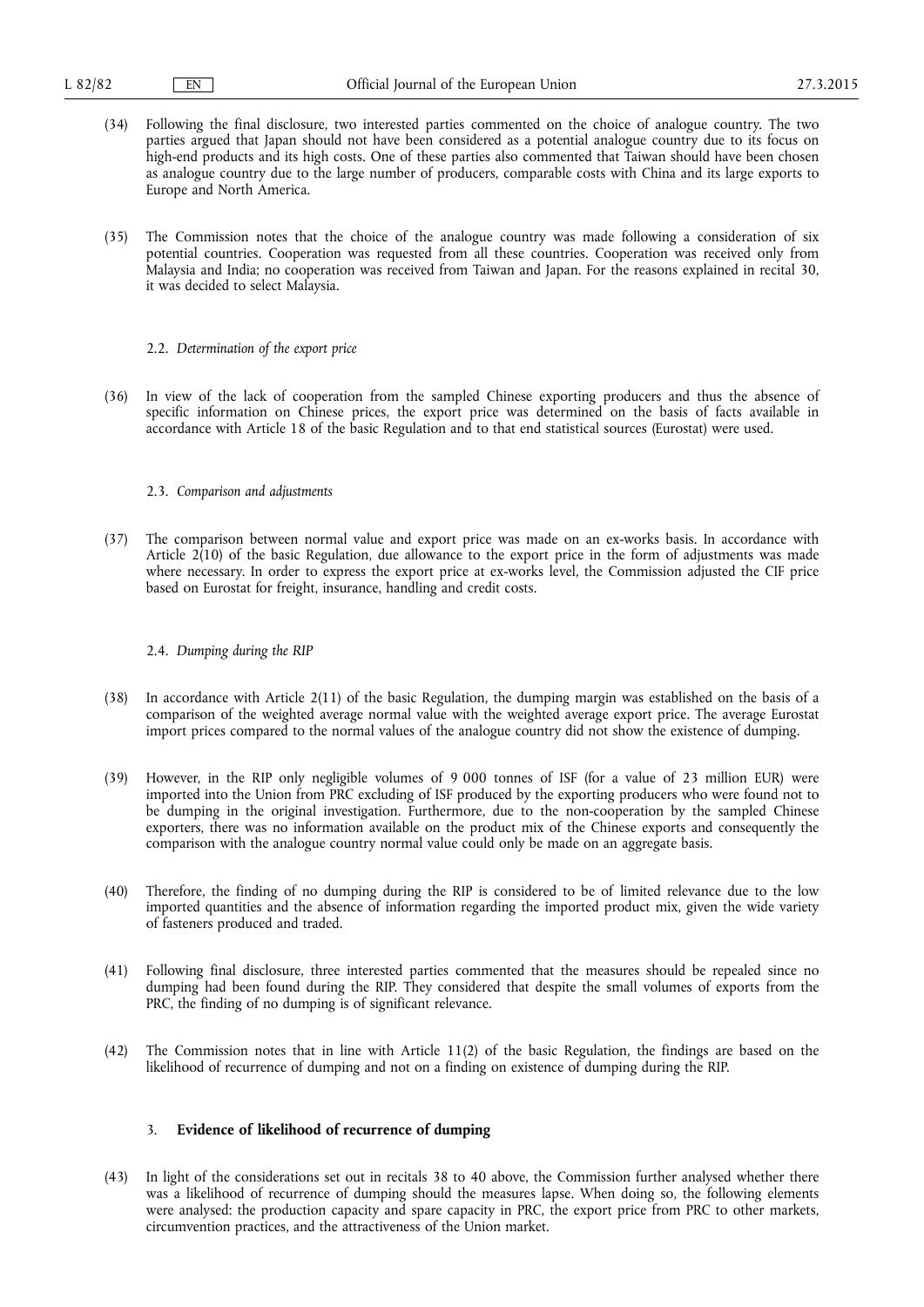- 3.1. *Production capacity and spare capacity of the PRC*
- (44) The PRC is estimated to be the world's largest producer of ISF. According to the data of the China Fastener Industry Association ( 1 ) ('CFIA'), the production capacity was estimated to be 6,6 million tonnes in 2012. The capacity was estimated to have been utilised at the level of 75 %, thus leaving a significant spare capacity, comparable to the total Union consumption.
- (45) CFIA also estimates that 40 %-50 % of the production of ISF (2,5 million tonnes) has been exported in 2012. It is clear that export is an important part of the activity of the Chinese producers of ISF. The Chinese exports were thus over 40 % higher than the total Union consumption in the same period.
	- 3.2. *The export price from PRC to third countries' markets*
- (46) The request contains prima facie evidence about Chinese export prices to other markets, such as USA and Tunisia. The evidence was based on price quotes obtained by the Union industry. These export prices were found to be below the normal value as established above. Moreover, on the basis of Chinese export prices to Croatia in 2012 and Q1 of 2013, that is before accession of Croatia to EU and extension of EU protective measures on this country, it can be concluded that the level of Chinese export prices which led to the imposition of measures in the original investigation remains quite similar and, thus, below the normal value as established above.
- (47) Anti-dumping measures against fasteners from the PRC have been adopted in several third countries (e.g. Canada (?), Colombia (?), Mexico (\*), South Africa (?), and USA (\*)). These measures concern various subcategories of fasteners, including the product concerned. These anti-dumping measures were considered to constitute a further indication of the existence of dumping towards third country markets.
- (48) In view of these considerations the Commission concludes that the exporting producers from the PRC sold and currently sell ISF to third countries mentioned in recitals 46 and 47 at dumped prices. Therefore, the Commission considers that it is likely that, if the current measures were to be repealed, the exporting producers from the PRC would also sell the product concerned to the Union market at dumped prices.

#### 3.3. *Circumvention practices*

- (49) An anti-circumvention investigation ( 7 ) had concluded that circumvention of the measures applicable to Chinese fasteners was taking place through Malaysia. The measures had therefore been extended to Malaysia, except for nine Malaysian producers who had been found to be genuine non-circumventing producers and were exempted from the measures. Circumvention practices indicate that dumping exporters are keen to reach the Union market at dumped prices without having to pay the duties. Therefore, if the measures were allowed to lapse, it is likely that they would be keen to direct dumped imports directly to the Union market, without needing to resort to circumvention.
- (50) Following final disclosure, two interested parties commented that lower duty rates would reduce the risk of circumvention. The parties also argued that the special measures, explained in recital 129, requiring Chinese exporters with individual duty rates to present invoices were a sign that the duty rates were too high and were encouraging circumvention.
- (51) The Commission notes that the level of the duty rates in force cannot be changed in the context of Article 11(2) of the basic Regulation. Moreover, the special measures for Chinese exporters are meant to address the potential risk of circumvention among Chinese producers due to differences in individual duty rates. By contrast, the circumvention practices through Malaysia have been analysed as an indicator of the likelihood of recurrence of

<sup>(</sup> 1 ) *China Fastener World*, issue 38, June 2013, pp. 124-125 [http://www.fastener-world.com.tw/0\\_magazine/ebook/web/page.php?sect=](http://www.fastener-world.com.tw/0_magazine/ebook/web/page.php?sect=CFW_38_W&p=124)  [CFW\\_38\\_W&p=124](http://www.fastener-world.com.tw/0_magazine/ebook/web/page.php?sect=CFW_38_W&p=124)

<sup>(</sup> 2 ) WTO Committee on Anti-Dumping Practices — Semi-annual report under Article 16.4 of the Agreement — Canada, 22.8.2014, G/ADP/N/259/CAN

<sup>(</sup> 3 ) WTO Committee on Anti-Dumping Practices — Semi-annual report under Article 16.4 of the Agreement — Colombia, 21.3.2014, G/ADP/N/252/COL

<sup>(</sup> 4 ) WTO Committee on Anti-Dumping Practices — Semi-annual report under Article 16.4 of the Agreement — Mexico, 9.9.2014, G/ADP/N/259/MEX

<sup>(</sup> 5 ) WTO Committee on Anti-Dumping Practices — Semi-annual report under Article 16.4 of the Agreement — South Africa, 27.8.2014, G/ADP/N/259/ZAF

<sup>(</sup> 6 ) WTO Committee on Anti-Dumping Practices — Semi-annual report under Article 16.4 of the Agreement — United States, 5.9.2014, G/ADP/259/USA

<sup>(</sup> 7 ) OJ L 194, 26.7.2011, p. 6.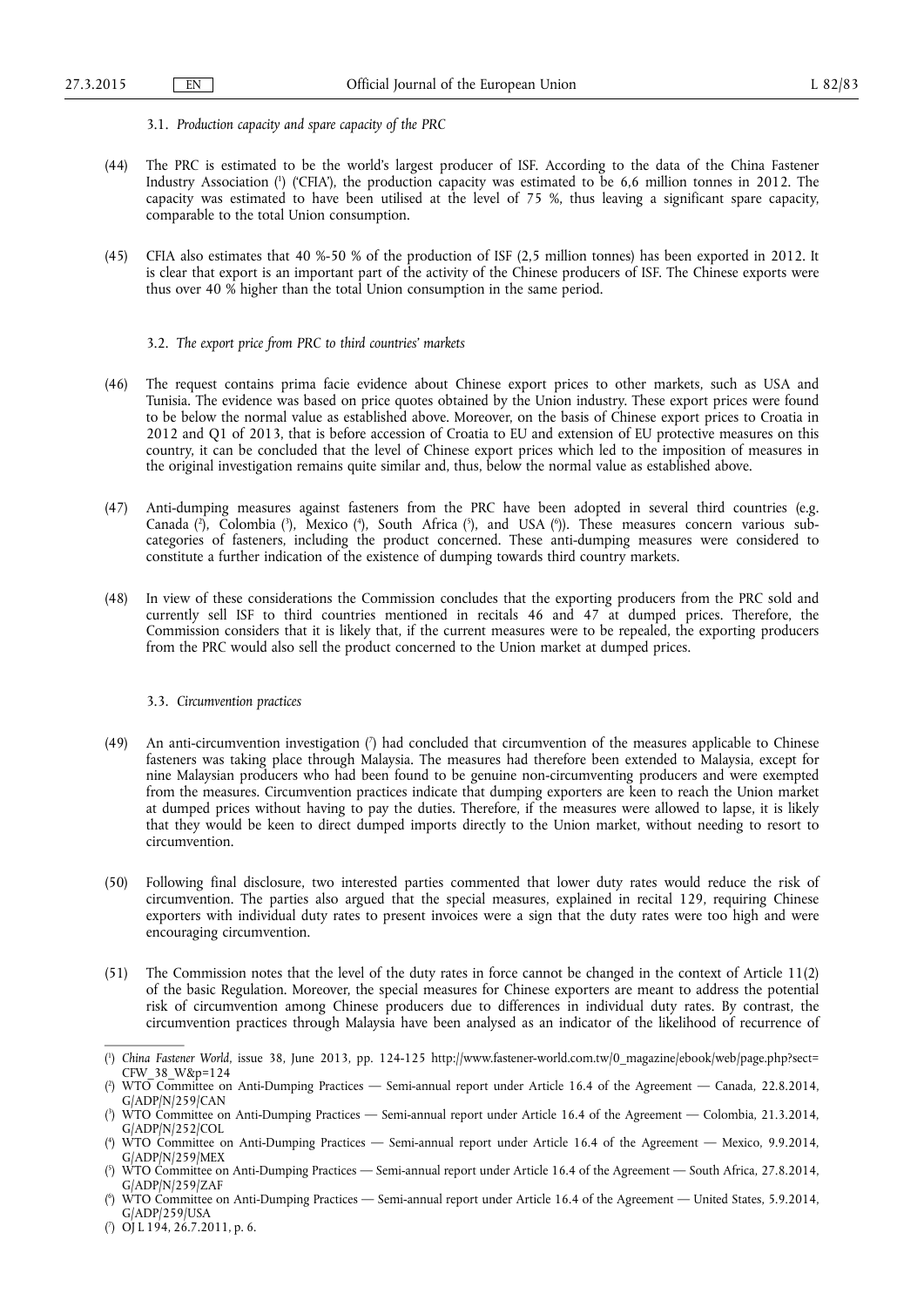dumping from PRC to the Union. The Commission considers that the two issues are not directly related: the requirement of invoices from Chinese producers does not change the finding that circumvention practices through other countries are an indication of the likelihood of recurrence of dumping, should the measures be allowed to lapse.

## 3.4. *Attractiveness of the Union market*

- (52) The circumvention practices via Malaysia show that the Union market remains attractive for the Chinese producers, due to the higher prices in the Union market. The existence of the anti-dumping measures in the other export markets further increases the attractiveness of the Union market, should the measures be repealed. Thus, it can be reasonably expected that, should the measures be repealed, a substantial part of the current Chinese exports would be re-directed to the Union. It is worth recalling that before the original measures were imposed Chinese market share in the Union market amounted to 26 %. It is therefore expected that, should the measure lapse, the Chinese exports currently having 0,5 % of the Union market will increase significantly by undercutting the Union prices.
	- 3.5. *Conclusion on the likelihood of recurrence of dumping*
- (53) The investigation showed that exports of fasteners from the PRC to several third countries were exported at dumped prices and that some of those third countries had adopted anti-dumping measures applicable to Chinese fasteners. The pricing behaviour of the Chinese exports in third markets indicates a likelihood of recurrence of dumping to the Union market, should the measures be allowed to lapse.
- (54) The existence of circumvention practices was considered a further indication of the likelihood of recurrence of dumping.
- (55) Furthermore, the attractiveness of the Union market, and the fact that other markets remain closed due to antidumping measures, indicates that there is a risk that Chinese exports would be redirected toward the Union market, should the measures be allowed to lapse.
- (56) In addition, the spare capacity for production of the product concerned in the PRC is significant in comparison with the Union consumption during the RIP. If this capacity were used to export to the Union and to compete on price with the Union producers, then there is a strong likelihood that such exports would be made at dumped prices because of the excess output that would need to find a way to export markets, which provides an incentive for dumping.
- (57) Given the above, there is a likelihood that, if measures were to lapse, dumping would recur.

## D. **DEFINITION OF THE UNION INDUSTRY**

- (58) The investigation established that the like product is manufactured by a high number of producers in the Union, including many small and medium-sized enterprises, and a few larger companies. The Union producers on whose behalf request of the expiry review was lodged cooperated in the investigation, with exception of one company as explained in recital 15. A number of other producers, either supporting or opposing the request, supplied general data on their volume of production and sales. Since many Union producers, mostly small enterprises, did not cooperate in the investigation it was not possible to define precisely the total volume of Union production and number of producers on the basis of individual company data.
- (59) Consequently, the volume of Union production has been estimated by using information provided in the expiry review request based on Eurostat industrial production data. Based on the above the total Union production in the RIP is estimated to be around 1,2 million tonnes.
- (60) Furthermore, the expiry review request and the information gathered during the investigation allows for the estimation that during the RIP, the like product was manufactured by 378 Union producers. They constitute the Union industry within the meaning of Article 4(1) of the basic Regulation and will hereafter be referred to as the 'Union industry'.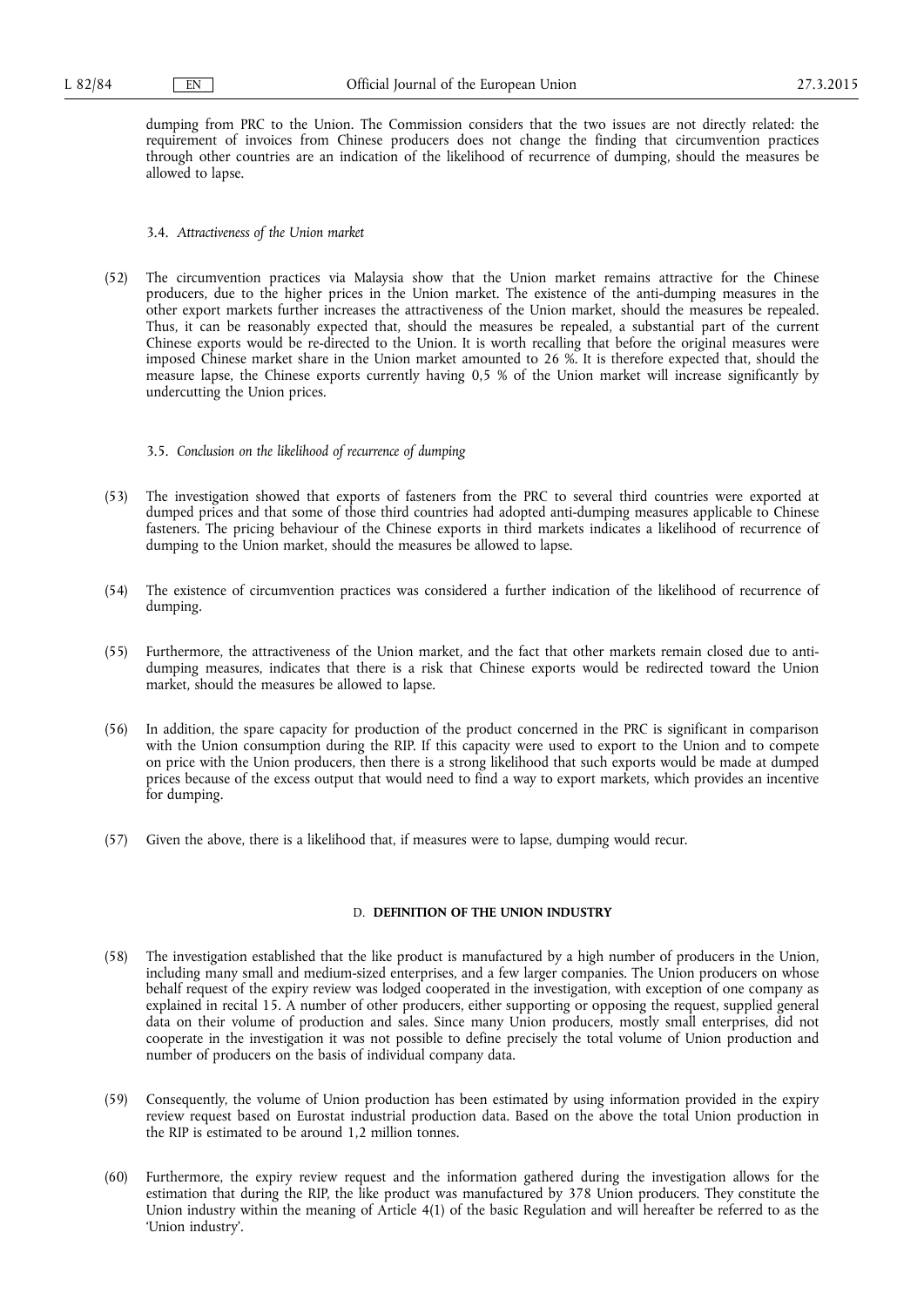(61) As indicated in recital 15 above, eight Union producers/groups of producers were sampled and provided the requested information. The companies in the sample are estimated to represent around 24 % of the total Union production and their situation is considered to be representative for the Union industry.

#### E. **SITUATION ON THE UNION MARKET**

## 1. **Preliminary remarks**

- (62) For the purpose of the injury analysis the Commission distinguished between macroeconomic and microeconomic injury indicators. The macroeconomic indicators for the period considered were established, analysed and verified on the basis of the data provided by the Union industry. The microeconomic indicators were established on the basis of the data collected and verified at the level of the sampled Union producers.
- (63) In the following sections, the macroeconomic indicators are: production, production capacity, capacity utilisation, stocks, sales volume, market share and growth, employment, productivity, magnitude of the actual dumping margin, recovery from past dumping. The microeconomic indicators are: average unit prices, cost of production, profitability, cash flow, investments, return on investment, ability to raise capital and labour costs.

#### 2. **Union consumption**

- (64) Union consumption was established on the basis of sales volumes of the Union industry on the Union market, with an estimate for the non-cooperating producers, and import data from Eurostat, at TARIC code level.
- (65) During the period considered Union consumption increased by 3 %. There was a significant growth in 2011 but Union consumption is still very far from the levels recorded during the IP of original investigation when the consumption was above 2,2 million tonnes.

#### *Table 1*

#### **Consumption**

|                      | 2010      | 2011      | 2012      | <b>RIP</b> |
|----------------------|-----------|-----------|-----------|------------|
| Consumption (tonnes) | 1 761 591 | 1 978 967 | 1 779 434 | 1 808 139  |
| $Index (2010 = 100)$ | 100       | 112       | 101       | 103        |

*Source:* Questionnaire replies, expiry review request, Eurostat.

## 3. **Volume, Prices and market share of imports from the PRC**

- (66) The volumes and market shares of imports from the PRC were analysed on the basis of Eurostat and the data collected in accordance with Article 14(6) of the basic Regulation.
	- (a) Volume and market share of the imports concerned
- (67) During the period considered the imports of the product concerned from the PRC into the Union were found to have developed in terms of volumes and market shares as follows:

*Table 2* 

## **Volume and market shares of the imports concerned**

|                            | 2010   | 2011 | 2012    | <b>RIP</b> |
|----------------------------|--------|------|---------|------------|
| <b>PRC</b>                 |        |      |         |            |
| Volume of imports (tonnes) | 11 108 | 9628 | 6 8 3 9 | 8 2 1 4    |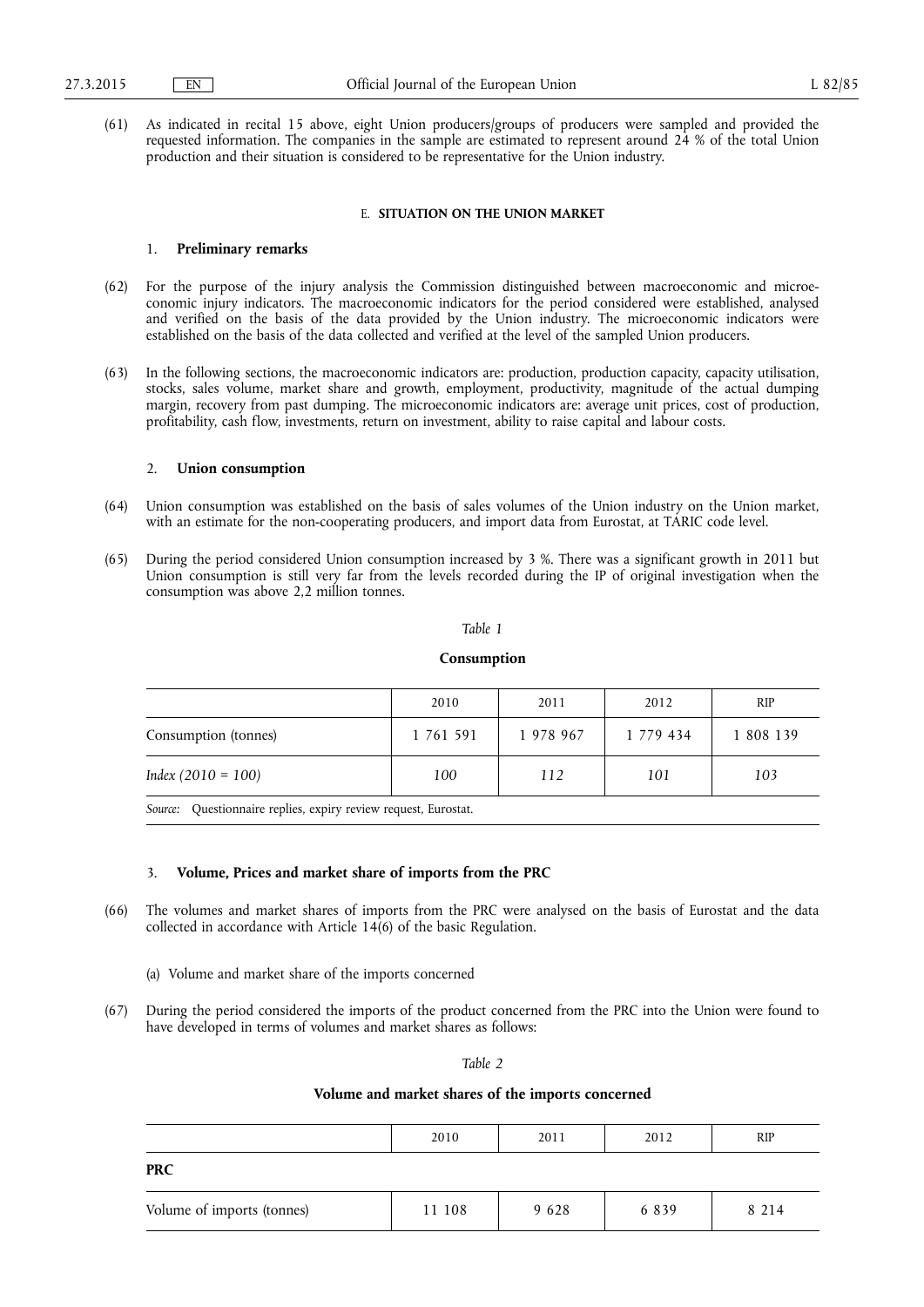|                      | 2010 | 2011 | 2012 | <b>RIP</b> |  |
|----------------------|------|------|------|------------|--|
| $Index (2010 = 100)$ | 100  | 87   | 62   | 74         |  |
| Market share (%)     | 0,6  | 0, 5 | 0,4  | 0, 5       |  |
| $Index (2010 = 100)$ | 100  | 77   | 61   | 72         |  |
| Source: Eurostat     |      |      |      |            |  |

- (68) Imports volumes from the PRC decreased considerably from the levels registered in the original investigation period (by more than 98 % if we compare the original IP with the RIP). Accordingly, Chinese market share also decreased from 26 % in the original IP to 0,5 % in the RIP. As a result, official Chinese exports almost ceased to exist on the Union market. Data reported in this and in the following table do not contain export volumes of the three Chinese exporting producers which were found not to be dumping in the original investigation. Their export volume are on average in the period considered around 30 % of the total Chinese export of the product concerned to the Union.
	- (b) Price of imports and price undercutting
- (69) The table below shows the average price of the Chinese imports. During the period considered average import price from the PRC increased by 28 %. However, there are reasons to believe that this price (which is more than 250 % higher than the average price of Chinese exports during the original IP) could not be considered a meaningful indicator because of the very small quantities which are imported from China. Indeed, it seems, that, taken into account the high anti-dumping duties, small volumes of imports and evidence collected from the cooperating importers, the quantities exported by Chinese producers in the RIP would consist of very small orders and/or very particular product types, therefore leading to higher prices.

#### *Table 3*

### **Average price of imports from the PRC**

|                            | 2010 | 2011    | 2012    | <b>RIP</b> |
|----------------------------|------|---------|---------|------------|
| <b>PRC</b>                 |      |         |         |            |
| Average price (Euro/tonne) | 1975 | 2 1 5 8 | 3 1 3 7 | 2 5 2 4    |
| $Index (2010 = 100)$       | 100  | 109     | 159     | 128        |
| Source: Eurostat.          |      |         |         |            |

- (70) Since no sampled Chinese exporting producer cooperated in the review investigation, and in light of the limited information available from other Chinese exporting producers, the price undercutting during RIP was determined by the comparison of the Union producers' weighted average prices to the unrelated customers on the Union market, on ex-works basis with the average export prices of the Chinese exports on the CIF basis obtained from the Eurostat, with appropriate adjustments for customs duties.
- (71) The result of the comparison, when expressed as a percentage of the sampled Union producers' turnover during the RIP, showed a weighted average undercutting margin on the Union market of 12 %. However, for the reasons explained in recital 69 above it should be considered that the prices registered for Chinese exports of the product concerned in the period considered are much higher than what they would be in the absence of measures. On this basis, there are reasons to believe that, should the measures be repealed, exports of the product concerned from the PRC would be still able to exert a serious pricing pressure on the Union producers.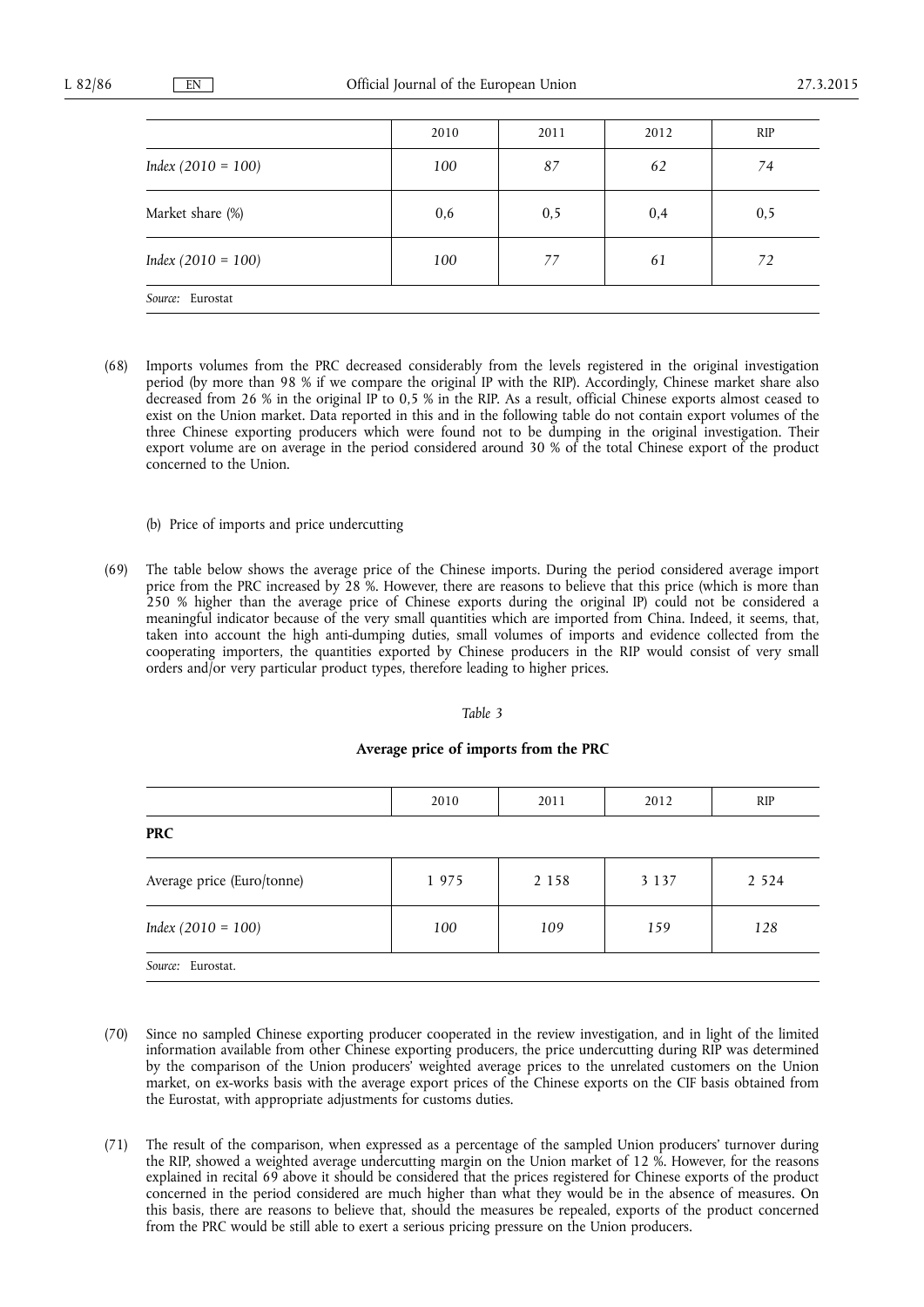# 4. **Imports from other third countries not subject to measures**

# *Table 4*

## **Imports from other third countries**

|                                   | 2010    | 2011    | 2012    | <b>RIP</b> |
|-----------------------------------|---------|---------|---------|------------|
| Taiwan                            |         |         |         |            |
| Volume of imports (tonnes)        | 266 795 | 351 067 | 323 405 | 319 326    |
| $Index (2010 = 100)$              | 100     | 132     | 121     | 120        |
| Price (EUR/tonne)                 | 1 8 0 5 | 1 9 0 5 | 2 0 0 3 | 1895       |
| $Index (2010 = 100)$              | 100     | 106     | 111     | 105        |
| Market share (%)                  | 15,1    | 17,7    | 18,2    | 17,7       |
| $Index (2010 = 100)$              | 100     | 117     | 120     | 117        |
| Vietnam                           |         |         |         |            |
| Volume of imports (tonnes)        | 41 981  | 59 270  | 57 704  | 74 764     |
| $Index (2010 = 100)$              | 100     | 141     | 137     | 178        |
| Price (EUR/tonne)                 | 1 3 4 9 | 1 4 9 6 | 1 5 2 8 | 1 3 6 5    |
| $Index (2010 = 100)$              | 100     | 111     | 113     | 101        |
| Market share (%)                  | 2,4     | 3,0     | 3,2     | 4,1        |
| $Index (2010 = 100)$              | 100     | 126     | 136     | 174        |
| Thailand                          |         |         |         |            |
| Volume of imports (tonnes)        | 27 232  | 59 979  | 50 226  | 45 759     |
| $Index (2010 = 100)$              | 100     | 220     | 184     | 168        |
| Price (EUR/tonne)                 | 1 2 5 9 | 1 3 2 5 | 1 3 6 2 | 1 2 4 6    |
| $Index (2010 = 100)$              | 100     | 105     | 108     | 99         |
| Market share (%)                  | 1,5     | 3,0     | 2,8     | 2,5        |
| $Index (2010 = 100)$              | 100     | 196     | 183     | 164        |
| Total other third countries $(1)$ |         |         |         |            |
| Volume of imports (tonnes)        | 228 589 | 202 362 | 165 618 | 165 659    |
| $Index (2009 = 100)$              | 100     | 89      | 72      | 72         |
| Price (EUR/tonne)                 | 2 8 1 6 | 3 2 3 2 | 3 7 2 9 | 3 7 5 1    |
| $Index (2009 = 100)$              | 100,0   | 115     | 132     | 133        |
| Market share (%)                  | 13,0    | 10,2    | 9,3     | 9,2        |
| $Index (2009 = 100)$              | 100,0   | 79      | 72      | 71         |
|                                   |         |         |         |            |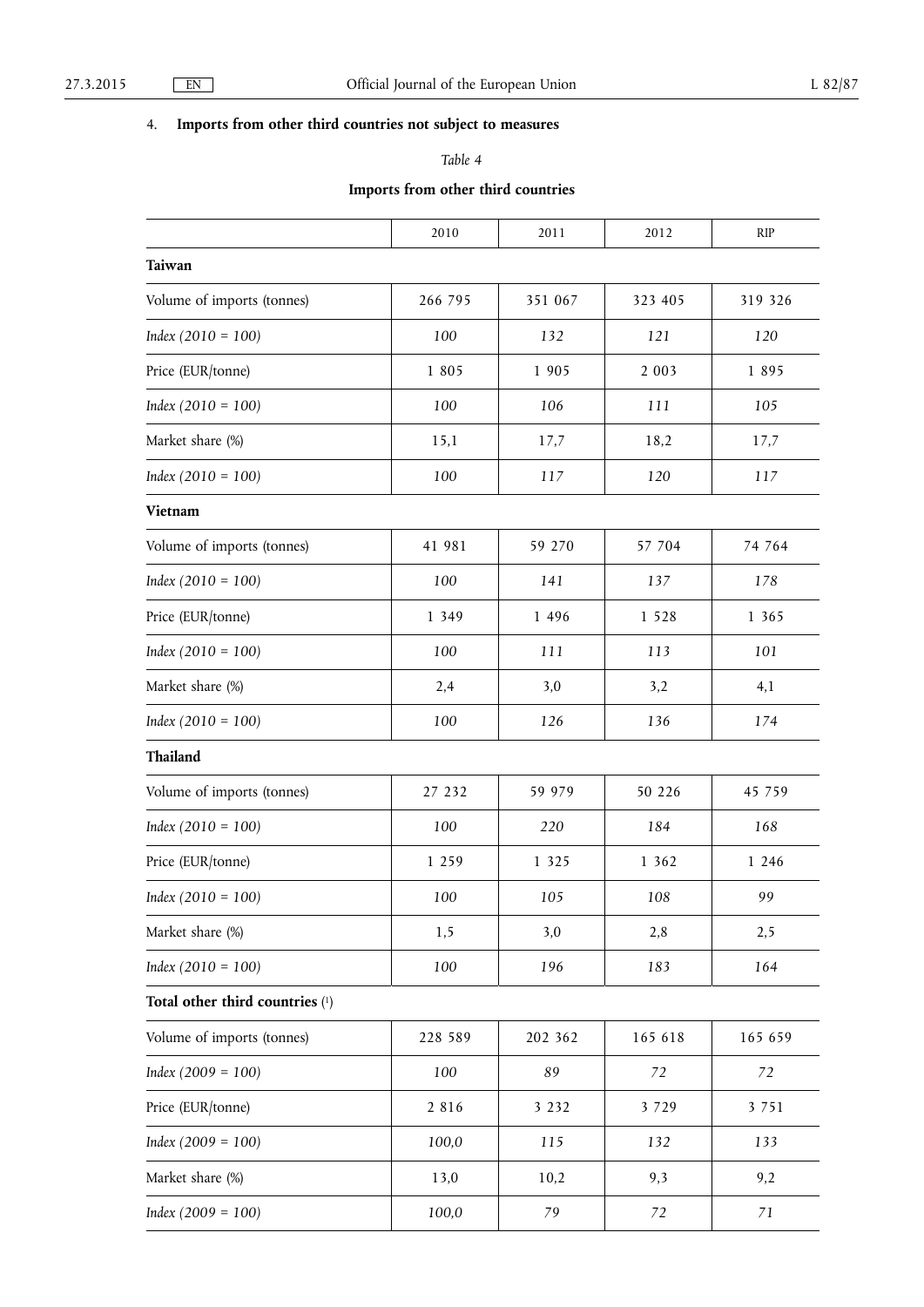|                            | 2010    | 2011    | 2012    | RIP     |
|----------------------------|---------|---------|---------|---------|
| Total third countries (1)  |         |         |         |         |
| Volume of imports (tonnes) | 564 597 | 672 679 | 596 954 | 605 509 |
| $Index (2009 = 100)$       | 100     | 119     | 106     | 107     |
| Price (EUR/tonne)          | 2 1 5 4 | 2 2 1 7 | 2 3 8 2 | 2 2 8 8 |
| $Index (2009 = 100)$       | 100     | 103     | 111     | 106     |
| Market share (%)           | 32,1    | 34,0    | 33,5    | 33,5    |
| $Index (2009 = 100)$       | 100     | 106     | 105     | 104     |

( 1) Including imports from Chinese companies not found to be dumping in the original investigation.

*Source:* Eurostat.

- (72) Import volumes from third countries into the Union market showed a slight increasing trend during the period considered which followed the trend in consumption. Market share of all third countries imports of ISF remained relatively stable in the period considered circling around one third of the Union consumption.
- (73) Average prices of imports from the third countries remained generally stable over the period considered and they remained below the level of prices from the Union industry. Notwithstanding this, the prices from third countries are significantly higher than the prices which were registered from China during the original investigation. For the reasons detailed in recital 69 above, the prices of Chinese ISF imported to the Union in the RIP, although higher than average prices of imports from the third countries, cannot be considered representative.
- (74) If third countries are considered individually, it is clear that Taiwan is now the most significant foreign player on the Union market. Its export volumes increased by 20 % over the period considered, and it holds by itself almost half of the imports in the EU market. If we consider that its export volumes in the RIP are 70 % higher than in the original investigation period (and this notwithstanding the fact that the consumption in the RIP is lower), it is clear that a significant part of exports from China have been substituted by Taiwanese products. Nonetheless, it should be noted that the Taiwanese import volumes in the RIP only represented half of the volumes exported by China during the original IP, and that the Taiwanese average prices in the RIP were almost double (+  $97,8$  %) the average prices of Chinese exports in the original IP. Furthermore, it is noted that Chinese exporters have kept selling at similarly low level of prices to the markets in Europe where no anti-dumping measure applied such as Croatia before its accession to the EU.
- (75) Furthermore, Vietnam and Thailand could be identified as countries which benefited from the disappearance of Chinese exports, since they recorded significant increases (in the range of 70-80 %), although they were starting from much smaller volumes.
- (76) Moreover, it should be taken into account the fact that imported products are reported to have a product range more focussed on standard products than the ones produced by the Union industry.
- (77) Following final disclosure, it was argued by four interested parties that the Commission findings on the partial replacement on the Union market of Chinese imports by imports from Taiwan, Thailand and Vietnam, should lead to the conclusion that the products which are likely to be imported from China are standard and therefore will not be in direct competition with more sophisticated products produced by the Union industry.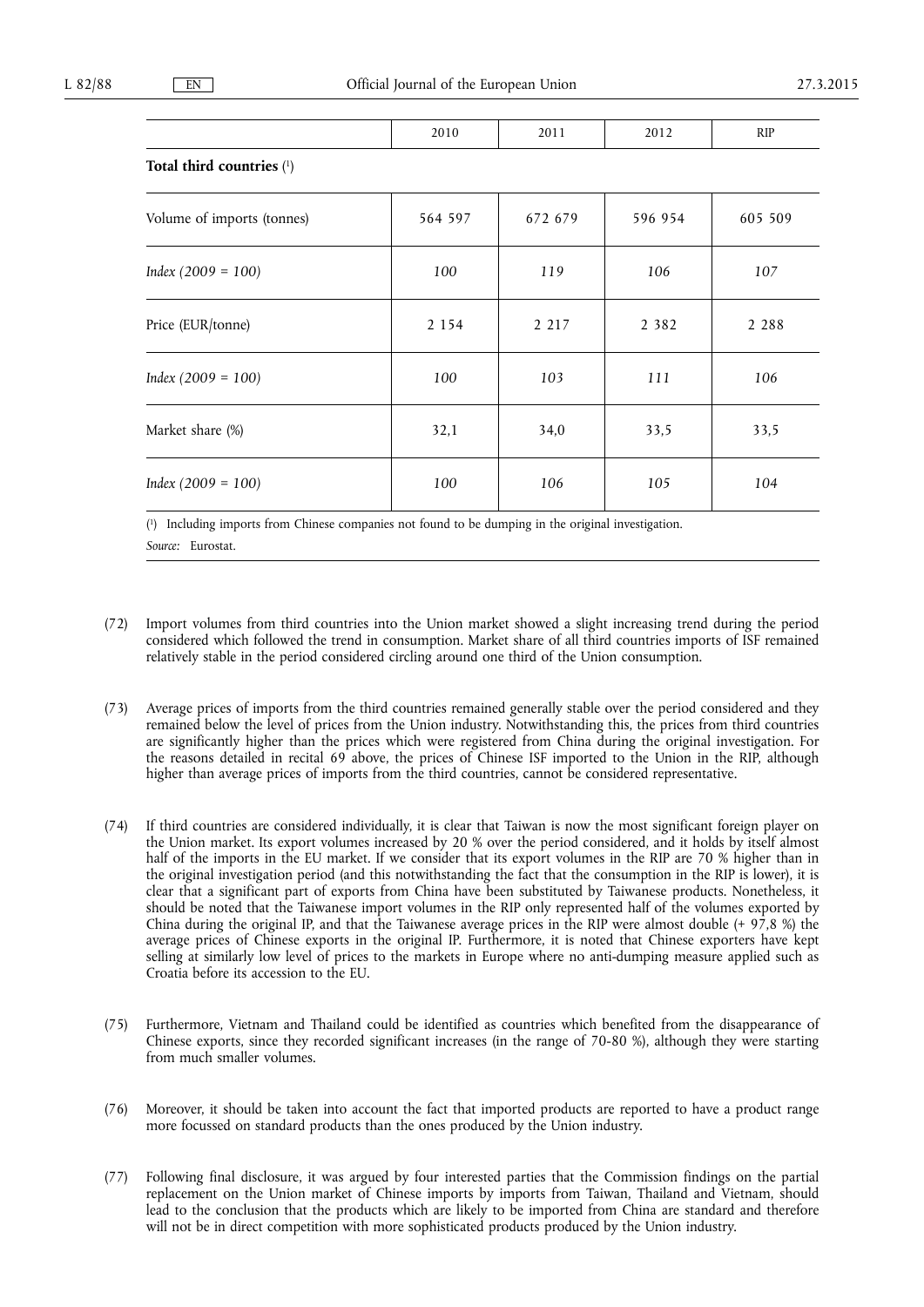(78) In reply to this argument, it is noted that the fact that imports from third countries seem indeed to fill the market share abandoned by the Chinese exporters does not mean that future imports from China would not be likely to cause injury. First, as explained more in detail in recital 115, the Union industry consists of producers engaged in both standard and special fasteners. Second, there are indications that future exports from China would also consist of more specialised and higher-end products. The information available concerning the development plans, as the speech from the President of the Chinese Fasteners Industry Association ('CFIA') ( 1 ), clearly indicate that the Chinese fastener sector envisages the development of more varied, complex and high end products. Therefore, the above argument has to be rejected.

## 5. **Economic situation of the Union industry**

- (79) In accordance with Article 3(5) of the basic Regulation, the Commission examined all economic factors and indices having a bearing on the state of the Union industry.
- (80) For the purpose of the injury analysis, the economic situation of the Union industry is assessed on the basis of such indicators as production, production capacity, capacity utilisation, sales volume, market share and growth, employment, productivity, magnitude of actual dumping margin and recovery from past dumping, average unit prices, unit cost, profitability, cash flow, investments, return on investments and ability to raise capital, stocks and labour costs.
	- (a) Production, production capacity and capacity utilisation
- (81) The Union industry's production remained generally stable during the period considered. It is recalled that the demand for the product concerned is largely dependent on sectors such as the automotive and construction industry, as well as other consumer goods. Indeed, notwithstanding a small increase during 2011, the Union industry's production remained generally stable during the period considered, in line with a slowly growing demand in the European economy.

#### *Table 5*

#### **Total Union industry' production**

|                                                  | 2010      | 2011      | 2012      | <b>RIP</b> |  |
|--------------------------------------------------|-----------|-----------|-----------|------------|--|
| Production (tonnes)                              | 1 204 336 | 1 376 855 | 1 208 232 | 1 197 189  |  |
| $Index (2010 = 100)$                             | 100       | 114       | 100       | 99         |  |
| Source: Questionnaire replies and review request |           |           |           |            |  |

*Source:* Questionnaire replies and review request.

(82) Also the production capacity remained relatively stable during the period considered with a slight increase in 2011 and in the RIP. In line with the fact that the production remained stable in the period 2010-2013, also capacity utilisation remained substantially stable, with a relative peak in 2011.

#### *Table 6*

## **Production capacity and capacity utilisation**

|                              | 2010      | 2011          | 2012      | <b>RIP</b> |
|------------------------------|-----------|---------------|-----------|------------|
| Production capacity (tonnes) | 2 510 509 | 2 5 2 7 8 6 3 | 2 497 078 | 2 535 889  |
| $Index (2010 = 100)$         | 100       | 101           | 99        | 101        |
| Capacity utilisation (%)     | 48        | 54            | 48        | 47         |

<sup>(</sup> 1 ) *China Fastener World*, issue 38, June 2013, pp. 124-125 [http://www.fastener-world.com.tw/0\\_magazine/ebook/web/page.php?sect=](http://www.fastener-world.com.tw/0_magazine/ebook/web/page.php?sect=CFW_38_W&p=124)  [CFW\\_38\\_W&p=124](http://www.fastener-world.com.tw/0_magazine/ebook/web/page.php?sect=CFW_38_W&p=124)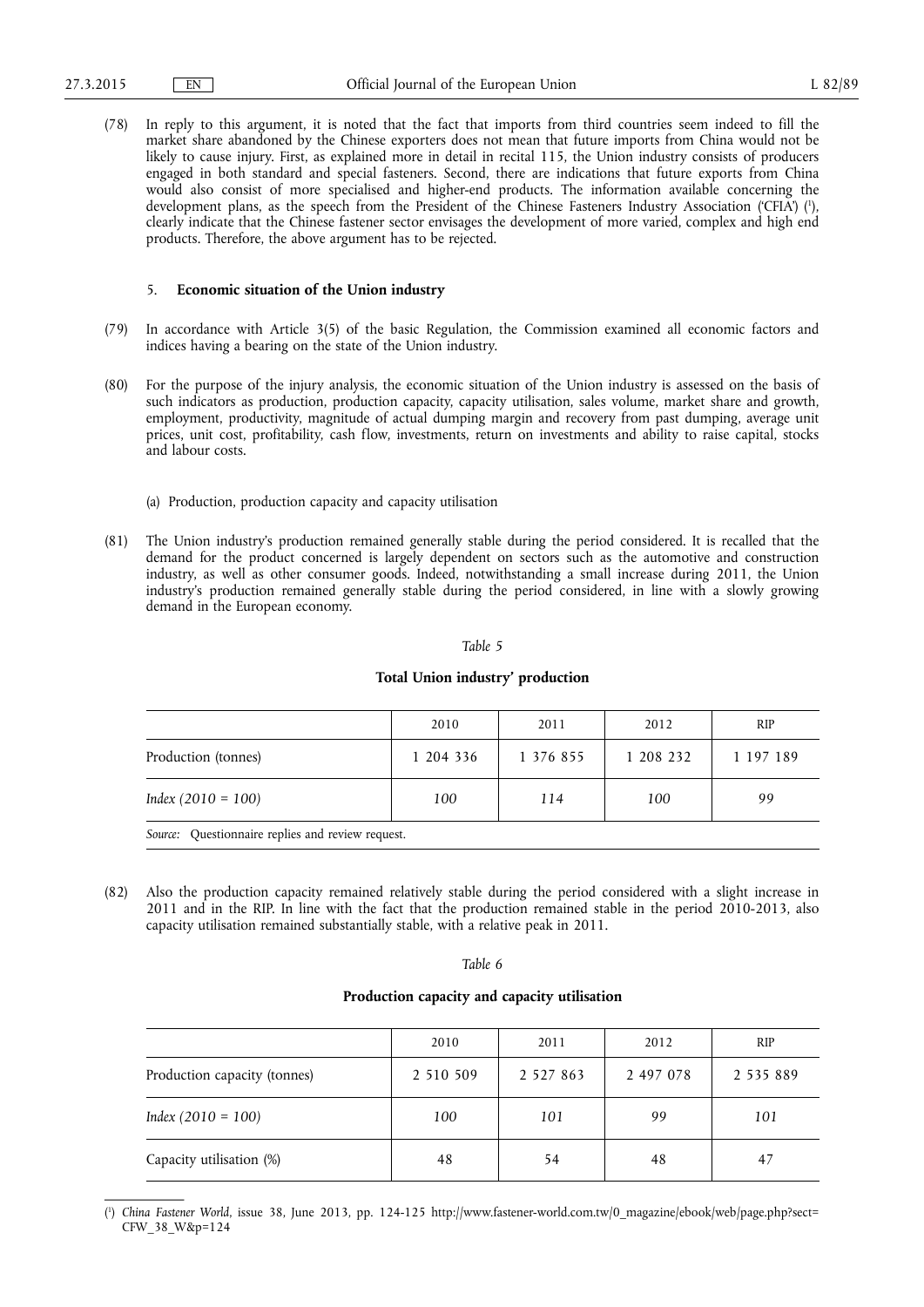|                                                   | 2010 | 2011 | 2012 | RIP |
|---------------------------------------------------|------|------|------|-----|
| Index $(2010 = 100)$                              | 100  | 114  | 101  | 98  |
| Source: Questionnaire replies and review request. |      |      |      |     |

(b) Sales volume, market share and growth

## *Table 7*

## **Union industry's sales to unrelated customers**

|                                                   | 2010    | 2011          | 2012    | <b>RIP</b> |
|---------------------------------------------------|---------|---------------|---------|------------|
| Volume (tonnes)                                   | 914 869 | 1 0 3 1 8 6 2 | 931 956 | 939 395    |
| $Index (2010 = 100)$                              | 100     | 113           | 102     | 103        |
| Source: Questionnaire replies and review request. |         |               |         |            |

(83) The sales volume of the Union industry on the Union market to unrelated customers followed the trend of consumption and production in the years from 2010 to 2013, with a slight growth over the period considered, notwithstanding a significant increase between 2010 and 2011.

#### *Table 8*

## **Union industry's market share and growth**

|                                          | 2010 | 2011 | 2012 | <b>RIP</b> |
|------------------------------------------|------|------|------|------------|
| Union industry market share (%)          | 67   | 66   | 66   | 66         |
| $Index (2010 = 100)$                     | 100  | 97   | 98   | 98         |
| Source: Questionnaire replies, Eurostat. |      |      |      |            |

(84) The Union industry market share was stable (which is calculated also taking into account the sales to related parties) during the period considered representing about two thirds of the market. Such result is in line with decrease in the Union consumption comparing with original investigation period on one hand and with replacement of the Chinese imports by imports from other sources on the other hand.

## (c) Employment and productivity

(85) Employment of the Union industry related to the product concerned remained generally stable in the period considered. The small increase registered in 2011 is in line with the higher output which is recorded during that year. Given that also the productivity is higher during 2011, this shows that the Union industry responded to the higher demand partially by new recruitments and partially by increasing the output of the existent employees (overtime). When the volumes decreased again in the following years, both these effects disappeared, and the situation returned the 2010 level.

#### *Table 9*

## **Employment and productivity**

|                      | 2010   | 2011     | 2012   | <b>RIP</b> |
|----------------------|--------|----------|--------|------------|
| Number of employees  | 20 036 | 20 8 5 4 | 20 238 | 19 950     |
| $Index (2010 = 100)$ | 100    | 104      | 101    | 100        |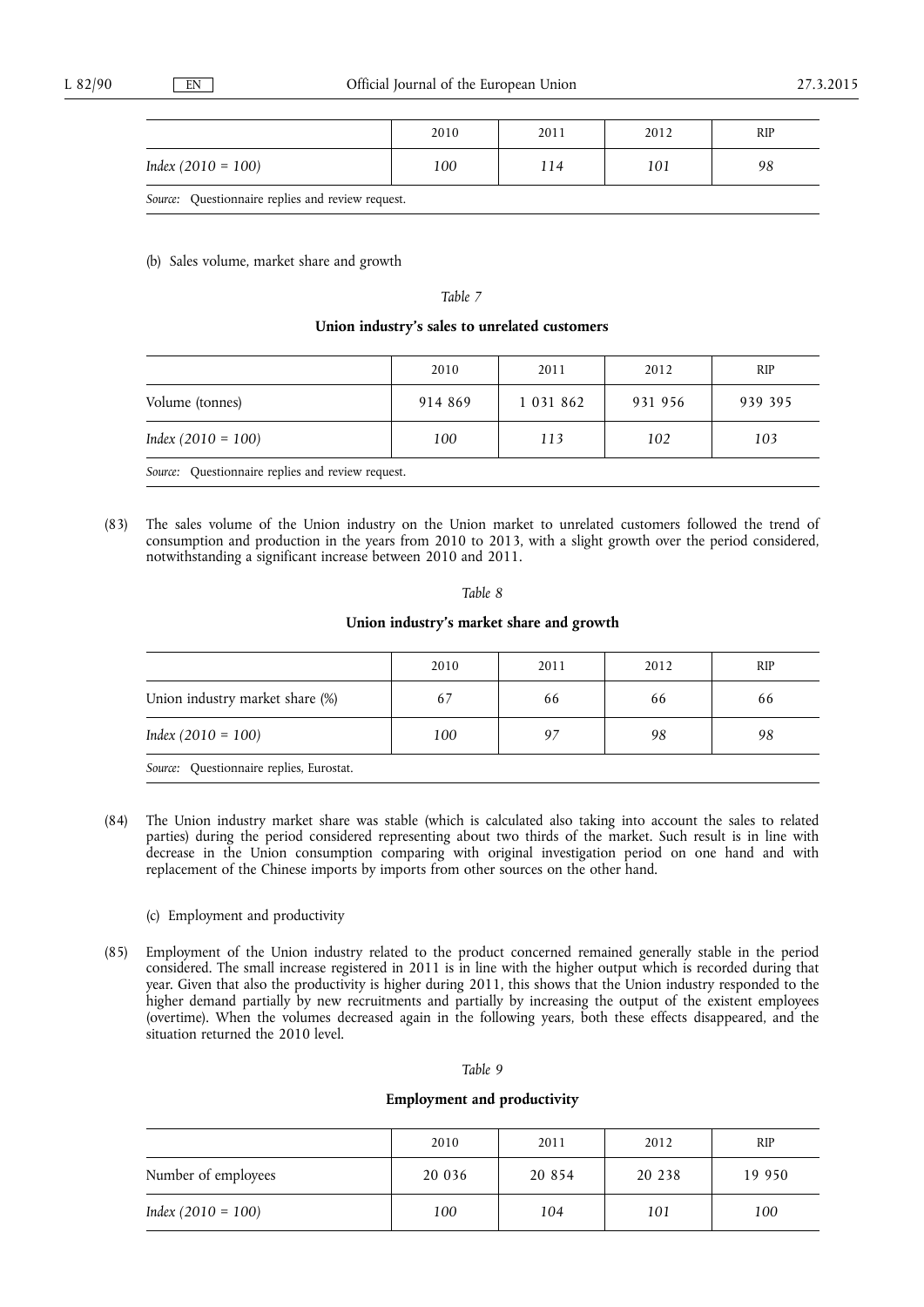|                                                | 2010 | 2011 | 2012 | <b>RIP</b> |
|------------------------------------------------|------|------|------|------------|
| Productivity (unit/employee)                   | 60   | 66   | 60   | 60         |
| $Index (2010 = 100)$                           | 100  | 110  | 99   | 100        |
| Source: Questionnaire replies, review request. |      |      |      |            |

(d) Magnitude of actual dumping margin and recovery from past dumping

- (86) As indicated in recital 36 above due to lack of cooperation by the sampled exporting producers from the PRC the dumping margins for the PRC could not be calculated with sufficient precision and therefore the finding of no dumping during the RIP is considered to be of a limited relevance. Analysis of the injury indicators brought evidence that the industry is recovering from the past dumping practices. However, the recovery was slowed down by a stagnating demand for the main downstream sectors. Furthermore, it should be noted that the relatively stable condition which is noted in the period considered takes place under the protection of the current anti-dumping measures. Should the measures be repealed the impact of dumped imports from the PRC on the Union industry is expected to be significant.
	- (e) Average unit selling prices on the Union market and unit costs of production
- (87) The average sales prices of the sampled Union producers to unrelated customers in the Union increased by 8 % in the years 2010-2013, after having reached a relative peak in 2012. The average selling price is generally able to cover for the cost of production and to guarantee a slight profit for the Union industry.

#### *Table 10*

#### **Selling prices and costs**

|                                                                               | 2010    | 2011    | 2012    | <b>RIP</b> |
|-------------------------------------------------------------------------------|---------|---------|---------|------------|
| Average unit selling price in the Union<br>to unrelated customers (EUR/tonne) | 2 7 4 8 | 2953    | 3 0 4 9 | 2 9 7 4    |
| Index $(2010 = 100)$                                                          | 100     | 107     | 111     | 108        |
| Unit cost of production (EUR/tonne)                                           | 2 5 2 8 | 2 8 1 1 | 2937    | 2 7 6 5    |
| Index $(2010 = 100)$                                                          | 100     | 111     | 116     | 109        |
| Questionnaire replies.<br>Source:                                             |         |         |         |            |

- (f) Profitability, cash flow, investments, return on investments and ability to raise capital
- (88) During the period considered the Union producers' cash flow, investments, return on investments and their ability to raise capital developed as follows:

#### *Table 11*

## **Profitability, cash flow, investment, return on investment**

|                                                                                       | 2010       | 2011       | 2012       | <b>RIP</b> |
|---------------------------------------------------------------------------------------|------------|------------|------------|------------|
| Profitability of sales in the Union to un-<br>related customers (% of sales turnover) | 1,5        | 1,1        | 2,0        | 3,6        |
| Cash flow (EUR)                                                                       | 39 046 890 | 30 835 484 | 68 050 584 | 56 369 460 |
| Investments (EUR)                                                                     | 48 809 766 | 58 881 586 | 38 561 986 | 39 453 739 |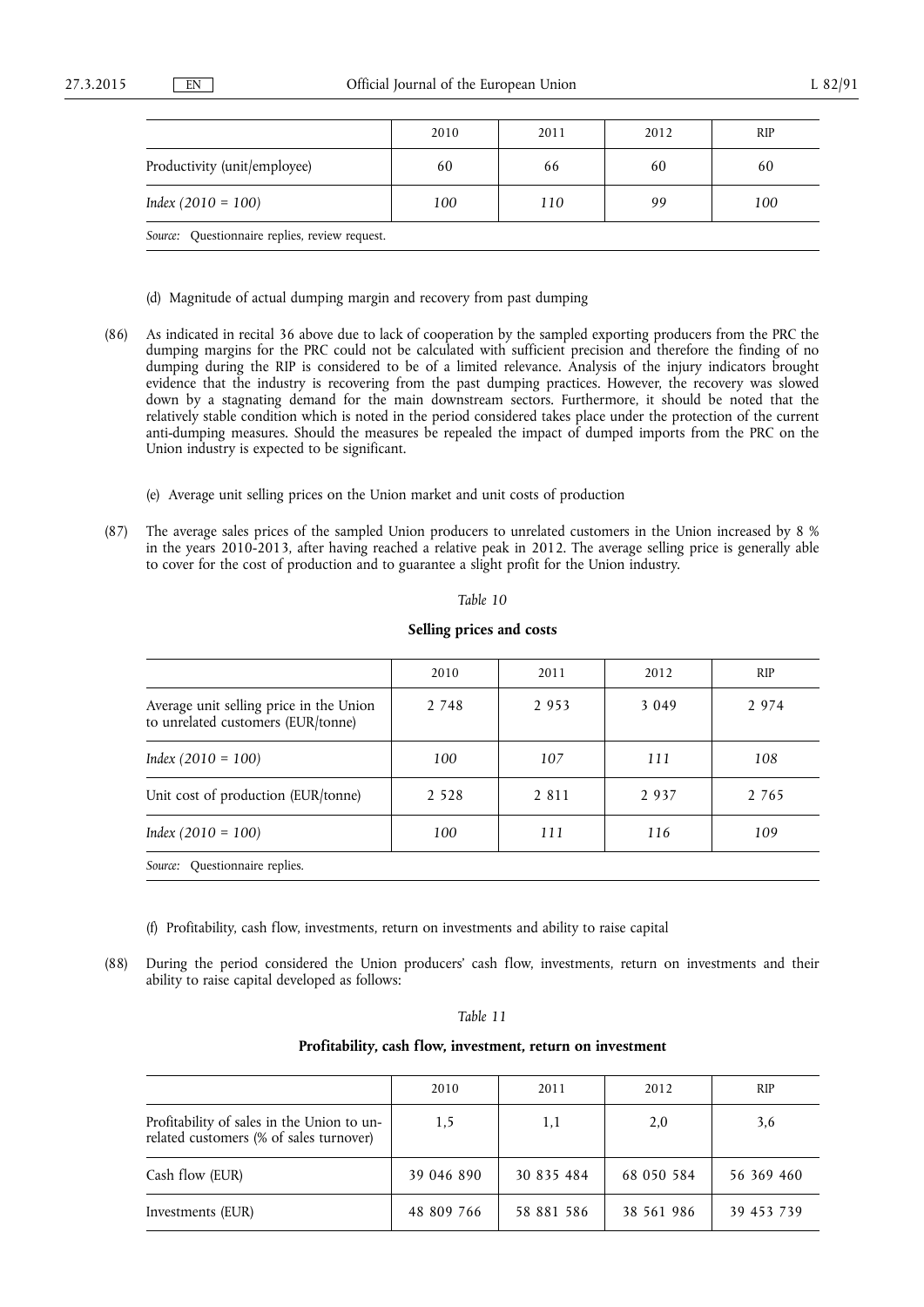|                                | 2010 | 2011 | 2012 | <b>RIP</b> |
|--------------------------------|------|------|------|------------|
| $Index (2010 = 100)$           | 100  | 121  | 79   | 81         |
| Return on investments (%)      | 1,0  | 2,6  | 5,3  | 7,5        |
| Source: Questionnaire replies. |      |      |      |            |

- (89) The profitability of the sampled Union producers was established by expressing the pre-tax profit of the sales of the like product to unrelated customers in the Union as a percentage of the relevant turnover. Throughout the period considered, the profit margin remained low, and was also negative for some Union producers; in particular, it is worth to notice that in none of the years considered the profit margin reached the level recorded in the original investigation period (4,4 %). Notwithstanding a stable trend in sales and production, and a significant market share for the Union industry, the profit margins are still relatively low for this industry. In particular, it should be noted, that in 2011 the profit margin was very low despite the fact that sales volumes of the Union industry reached their highest point in the period considered. This raises concerns regarding the future evolution of the profit margins of the Union industry, should the economic situation continue to be stagnating. It should be also noticed that the profit margin in the period considered also always remained under the target profit indicated in the original investigation (5 %).
- (90) Cash flow, which is the ability of the industry to self-finance its activities, was positive during the whole period considered. However, this indicator only improved in 2012, and registered a significant decrease of 17 % in the RIP. This raises concerns as to the ability of the Union industry to carry on the necessary self-financing of its activities.
- (91) The level of investment remains relatively high and stable during the period considered, with a peak in 2011. Return on investment, expressed as the profit in percentage of the net book value of the investments, follows a similar trend as the profit margin. Therefore, this indicator also reaches its peak in the RIP. This signal could be read as ambivalent, because, on the one hand, it reflects the highest point of the profit margin among the ones recorded in the period considered, but, on the other, it also reflects a low level of investments, which is a sign that the industry's outlook for the economic perspectives of the sector are still uncertain.
- (92) In the light of the above, it can be concluded that, although the financial performance of the Union producers remained stable through the period considered, it still, with exception of investments, did not reach the levels of the original investigation period.
	- (g) Stocks
- (93) The level of closing stocks of the cooperating Union producers followed closely the trend already observed in production and sales, with a rather stable trend and a relative peak in 2011. Moreover, considering that the production of the like product in the Union is predominantly by order, the level of stocks does not constitute a very meaningful indicator.

#### *Table 12*

#### **Closing stock**

|                        | 2010    | 2011    | 2012    | <b>RIP</b> |
|------------------------|---------|---------|---------|------------|
| Closing stock (tonnes) | 283 330 | 321 795 | 315 784 | 292 740    |
| $Index (2010 = 100)$   | 100     | 114     | 111     | 103        |

**Source:** Ouestionnaire replies.

#### (h) Labour costs

(94) The average wage of the employees recorded a steady increase by 4 % every year in the period considered. However, this growth can be explained by adjustment for inflation and, to a smaller extent, by recourse to extra time working (as witnessed in 2011 by the increase in productivity per employee).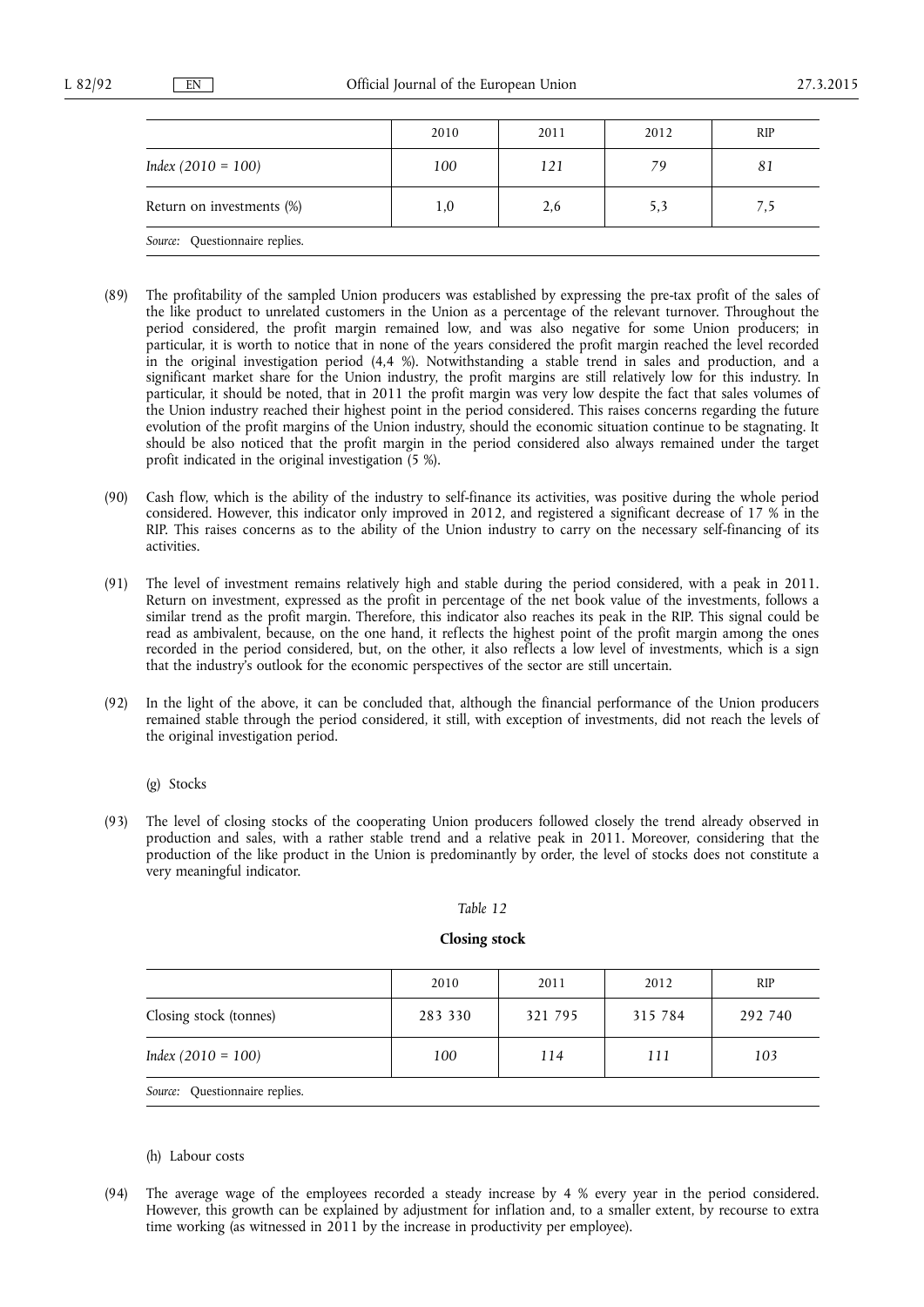#### *Table 13*

## **Labour costs**

|                                            | 2010   | 2011   | 2012   | <b>RIP</b> |
|--------------------------------------------|--------|--------|--------|------------|
| Average labour costs per employee<br>(EUR) | 41 604 | 43 300 | 45 006 | 46 742     |
| $Index (2010 = 100)$                       | 100    | 104    | 108    | 112        |
| Source: Questionnaire replies.             |        |        |        |            |

### 6. **Conclusion on the situation of the Union industry**

- (95) The investigation showed that the imports of products from the PRC almost disappeared on the Union market after the imposition of the original measures in 2009. This allowed the Union industry to achieve good and stable level of production, sales volume and market share. On the other hand, the profitability is still below the levels reached during the original investigation period, as well as the target profit for the sector.
- (96) It is therefore concluded that the Union industry did not suffer material injury during the RIP. However, given the slow growth in consumption and the fact that the profit margins remain below what is needed for long term viability, the situation of the Union industry can still be considered as vulnerable.
- (97) Following final disclosure, three interested parties argued that the fact that the Commission concluded that the Union Industry did not suffer any material injury during the RIP should lead to the termination of the measures. The Commission indeed established non-existence of material injury in the RIP. However, the decision to extend measures is not based on material injury in the RIP but on findings with regard to the likelihood of recurrence of injury, in line with Article 11(2) of the basic Regulation. Therefore, this argument had to be rejected.

## F. **LIKELIHOOD OF RECURRENCE OF INJURY**

## 1. **Preliminary remarks**

- (98) To assess the likelihood of recurrence of injury if the measures were allowed to lapse, the potential impact of the Chinese exports on the Union market and on the Union industry was analysed in accordance with Article 11(2) of the basic Regulation.
- (99) The analysis focused on the consumption trend of the Union market, spare capacity, trade flows and attractiveness of the Union market, and pricing behaviour of the PRC. Due to the lack of cooperation of Chinese exporters the analysis is based on the facts available which include statistics (Eurostat and Chinese trade statistics) and industry documents (such as the speech from the President of CFIA referred to in recital 78 above) provided in the request for initiation of the expiry review.

## 2. **Consumption in the Union**

(100) As indicated in recitals 64 and 65 the consumption of the product concerned in the Union had an overall stable trend in the period considered. At the same time the consumption in RIP is still a lower by almost 20 % compared with pre-crisis level of the original investigation period. The fall in the consumption of the product concerned is driven by declining production in automotive and construction sectors in the Union, as well as other consumer goods sectors which have a significant use of the product concerned (electronic and household appliances, furniture, etc.). In this circumstance, it is thus considered that the return of extremely low-priced imports from China should the measures be allowed to lapse, would have a sudden and dramatic impact on the situation of the Union industry. These imports would be expected to undercut and, in any event, exercise a downward pressure on the Union prices and distort competition in the market. As a consequence, it is likely that should the measures be allowed to lapse, the injury to the Union industry would recur.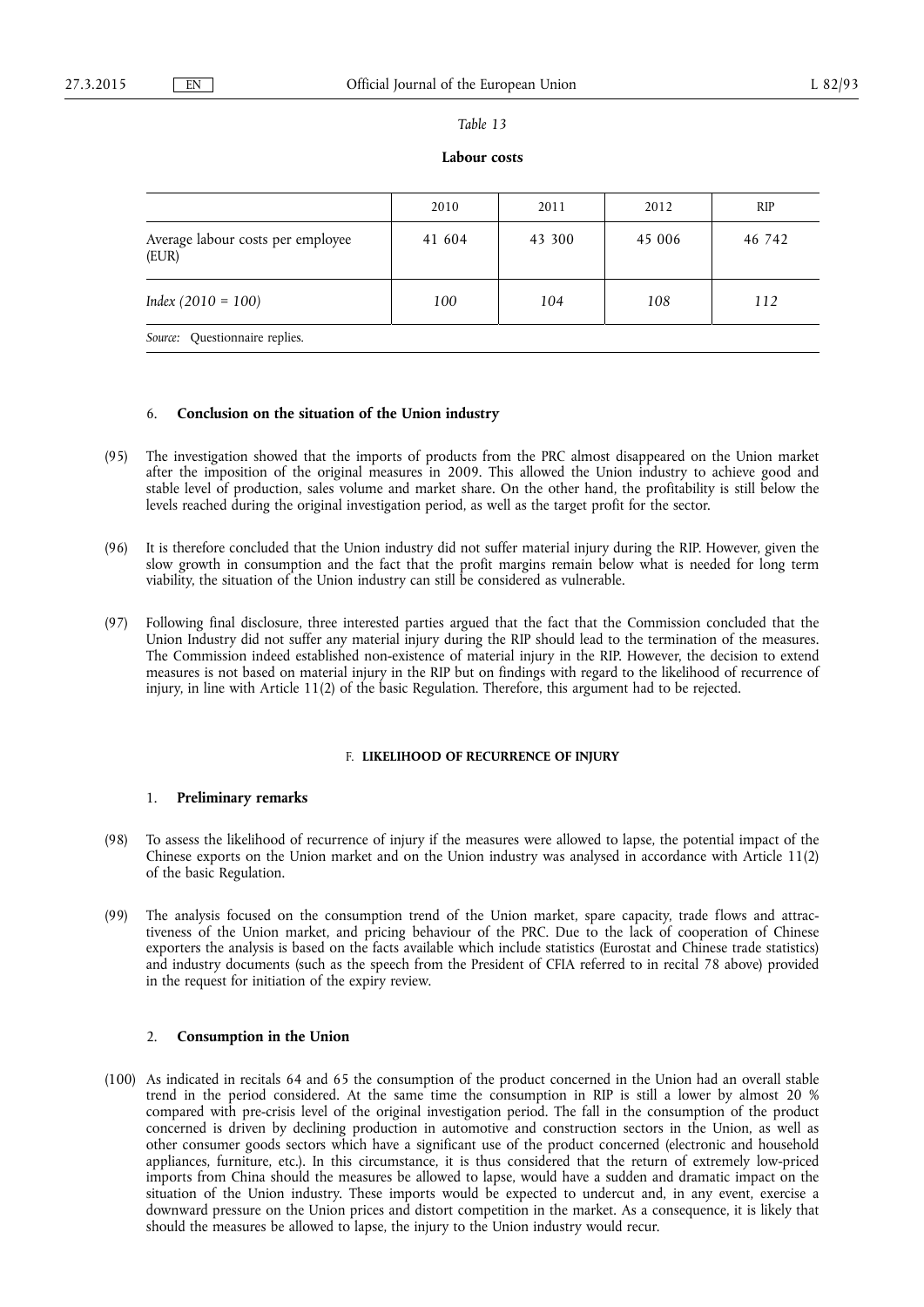## 3. **Spare capacity, trade flows and attractiveness of the Union market, and pricing behaviour of the PRC**

- (101) As described in recital 44 the capacity of Chinese production of ISF in 2012 accounted for 6,6 million tonnes. It has to be noted that 2012 was considered by Chinese fasteners industry as a difficult year as due to the adverse impact of several economic factors (inflation, slowdown in Chinese economy and Eurozone crisis) it was the first year since 2000 when Chinese production capacity marked a decrease (from 6,8 million tonnes in 2011).
- (102) In any case, regardless of the future scenarios (stagnation or growth) it still has to be noted that even the current Chinese capacity of production of 6,6-6,8 million tonnes was only exploited in 75 % in the years 2010-2012. This leaves a spare capacity in China (1,6-1,7 million tonnes) which is already extremely high, and exactly in the same range as the whole consumption recorded in the Union market in the same years.
- (103) Chinese worldwide export of ISF was relatively stable during the period considered at a level of 2,2-2,6 million tonnes which corresponded to 40-50 % of Chinese sales. It is clear thus that export constitutes an important part of the activity of the Chinese producers of ISF. According to development plans announced by CFIA for the sector, an expected increase in demand on the domestic market will likely lead the share of exports to drop to the level of 30-40 % of production. However, this decrease should be seen against the background of overall increase in the capacity of production as explained in recital 101 and the fact that this spare capacity in any case is as large as the entire Union consumption. Moreover, the CFIA forecast does not provide any timeframe for the reduction of Chinese export share, nor a concrete indication that this shift would have already started. As a consequence to that, the development plan reported by CFIA should be considered as a too vague and undetermined programme, especially if opposed to the eventual expiry of measures, which would have an immediate effect. Therefore, the presence of this plan cannot at this stage affect the conclusions concerning the likely recurrence of injury, should the measures be left to expire.
- (104) Currently, the Chinese presence on the Union market is very limited and it does not exceed 0,5 % of the market share in terms of volume. Nevertheless, the Union market remains attractive for the Chinese producers, in view of the higher prices in the EU market. This can be proven by attempts of the Chinese exporting producers to circumvent EU antidumping measures. As indicated in recital 3 this behaviour resulted already in the extension of the measures on the Chinese export via Malaysia.
- (105) Additionally, the export oriented Chinese industry is facing more and more problems in finding channels to their usual export markets as a growing number of them has recently imposed antidumping measures on exports of different types of ISF from China as explained in recital 47.
- (106) Thus, it can be reasonably expected that, as a consequence to the attractiveness of the Union market with its size and price levels, should the measures be repealed, a substantial part of the current Chinese export would be redirected to the Union. It is worth recalling that before the original measures were imposed Chinese market share in the Union market amounted to 26 %.
- (107) Finally, with regard to the level of the Chinese export prices, it is recalled that original investigation found very high levels of dumping and injury margins calculated on the basis of the export prices of the Chinese exporters. On the basis of Chinese export prices to Croatia in 2012 and Q1 of 2013, that is before accession of Croatia to EU and extension of EU protective measures on this country, it can be concluded that the level of Chinese export prices which lead to the imposition of measures in the original investigation remains quite similar. Furthermore, trade defence actions taken by other third countries against export of Chinese ISF confirm that unfair price behaviour of Chinese exporting producers is continued and is not limited only to Union market.

## 4. **Conclusion**

(108) The findings of the investigation have highlighted several elements of concern, including large spare capacity available in the PRC, continuation of dumping and underselling practices worldwide, planned development of production capacity, product range and product complexity in the PRC, as well as growing trade barriers in other main third countries markets. On the other hand, the Union consumption has been stagnating in the last 5 years, due to low demand in many downstream sectors. This has led to a state of vulnerability of the Union industry which is characterised by a certain degree of spare capacity, low profits and business uncertainty (as witnessed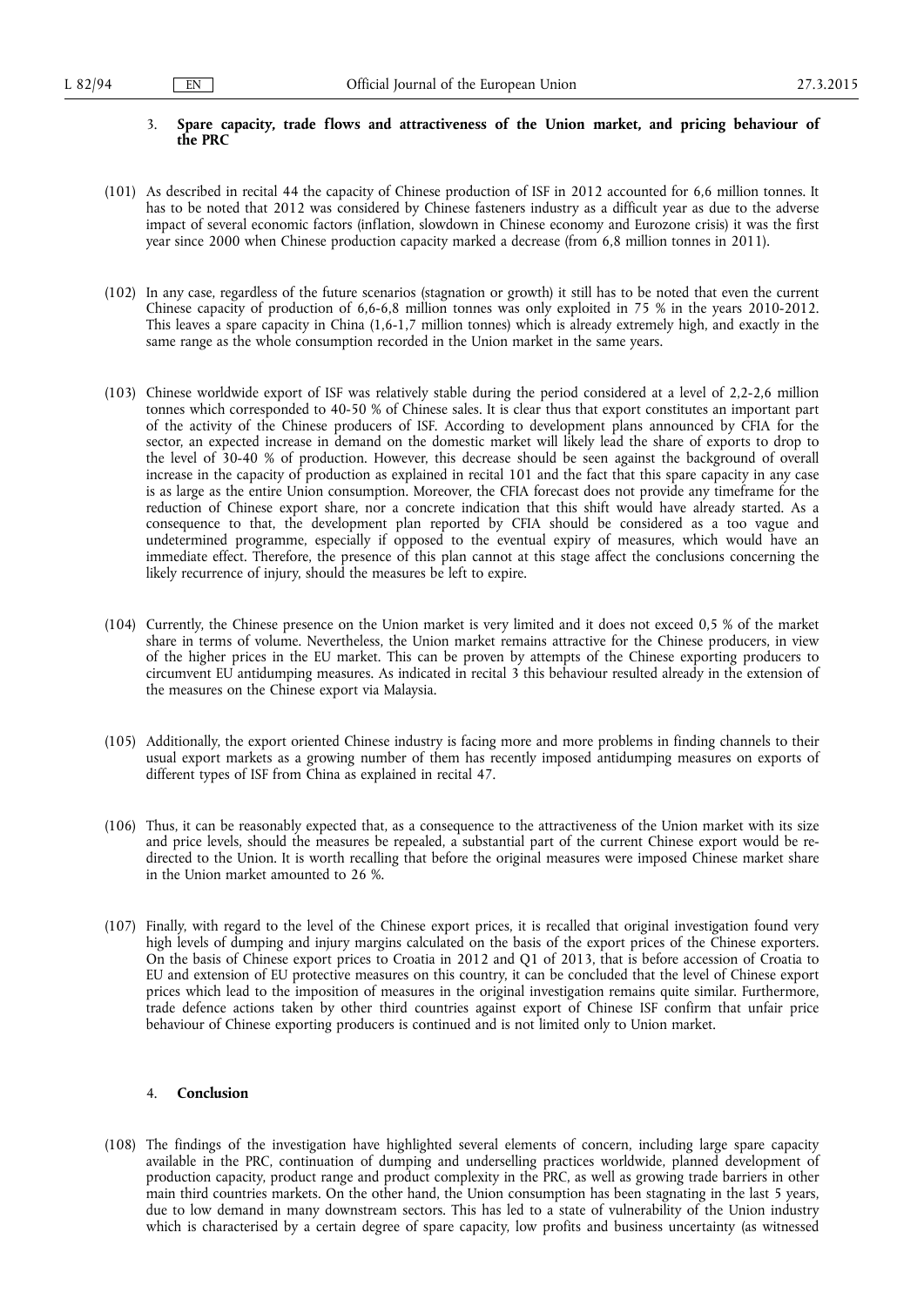in particular by the decreasing investments). In this scenario, it is considered that the repeal of the measures would with all probability lead to the sudden return of Chinese dumped imports, and that this would weaken the position of the Union industry in their core market, pushing the Union industry again in a state of injury.

- (109) Parties claimed that the Union industry has doubled its profit and cash flow compared to 2010 and that therefore its profit cannot be qualified as low. Furthermore, it is observed that the Union industry does not need further investments as it invested significantly in the past.
- (110) Although the Union industry indeed doubled its profit, the latter remained lower than both the profit in the original IP (4,4 %) and the target profit of 5 %. The same reasoning applies to the cash flow that remained 14 % below the level of the original IP. Finally, the viability of the Union industry depends on continuing investments in up-to-date machinery and a wider product range. The claims are therefore rejected.
- (111) If the measures were to be repealed, under the present market situation, it is likely that the temporary improvement in the performance of the Union industry would quickly deteriorate. As discussed above, the conditions would be extremely favourable for an increase of the imports from the PRC to the Union market at dumped prices and in considerable volumes. That would likely undermine the positive developments in the Union market reached over the period considered. The likely dumped imports would be able to exercise pressure on the Union industry's sales prices and make it lose market share and, as a consequence to that, would negatively impact the Union industry's financial performance which is still vulnerable. It is recalled that in the period considered in the original investigation (1 January 2003-30 September 2007), that is before imposition of the anti-dumping measures, the Union industry had to limit production in certain segments of the product concerned due to massive imports from China ( 1 ). This had a significant negative impact on capacity utilisation and profitability.
- (112) Following final disclosure, one interested party claimed that the Commission failed to establish in its likelihood of recurrence of injury analysis the volume effect of Chinese exports and its link with the measures. The interested party argued that:
	- (i) imports from other sources substituted imports from China; these imports are sold at prices below those of the Union industry and nevertheless the Union industry did not suffer material injury;
	- (ii) the decrease of the level of the measures after the implementation of the WTO recommendations did not result in the increased volumes of imports from China on the Union market;
	- (iii) imports of other types of fasteners from China, not being subject of the anti-dumping measures also recorded a serious decline in volumes as from 2009 when the original measures were imposed;
	- (iv) taking into account growing demand on the Chinese domestic market, the likelihood of future increase of Chinese exports to the Union is limited; and
	- (v) the market for fasteners will continue to grow in China and also in other Asian markets which will reduce the likelihood of a significant increase of exports to the EU.
- (113) In reply to these arguments it is noted that:
	- (i) the likely injurious effect of Chinese imports cannot be compared to the effect of imports from third countries, such as Taiwan, Vietnam and Thailand. Indeed, as indicated in recital 74 above, there is evidence suggesting that Chinese exporters were still selling on the Croatian market (prior to this country's accession to the EU) at similar average prices as the ones registered in the original investigation; these prices are therefore far lower than the ones reported from these third countries during the RIP. Moreover, as indicated in recital 115 below, the Union industry is selling significant volumes both of standard and special products, and therefore it is likely that Chinese exports (consisting both of standard and special products) will be able to cause injury should the duties in force be terminated;
	- (ii) taking into account the limited reduction in the level of the duties in force following the implementation of the WTO recommendations namely from 85 % before the amendment to 74,1 % after, an important increase in imports from China was not to be expected;

<sup>(</sup> 1 ) Regulation (EC) No 91/2009, recital 160.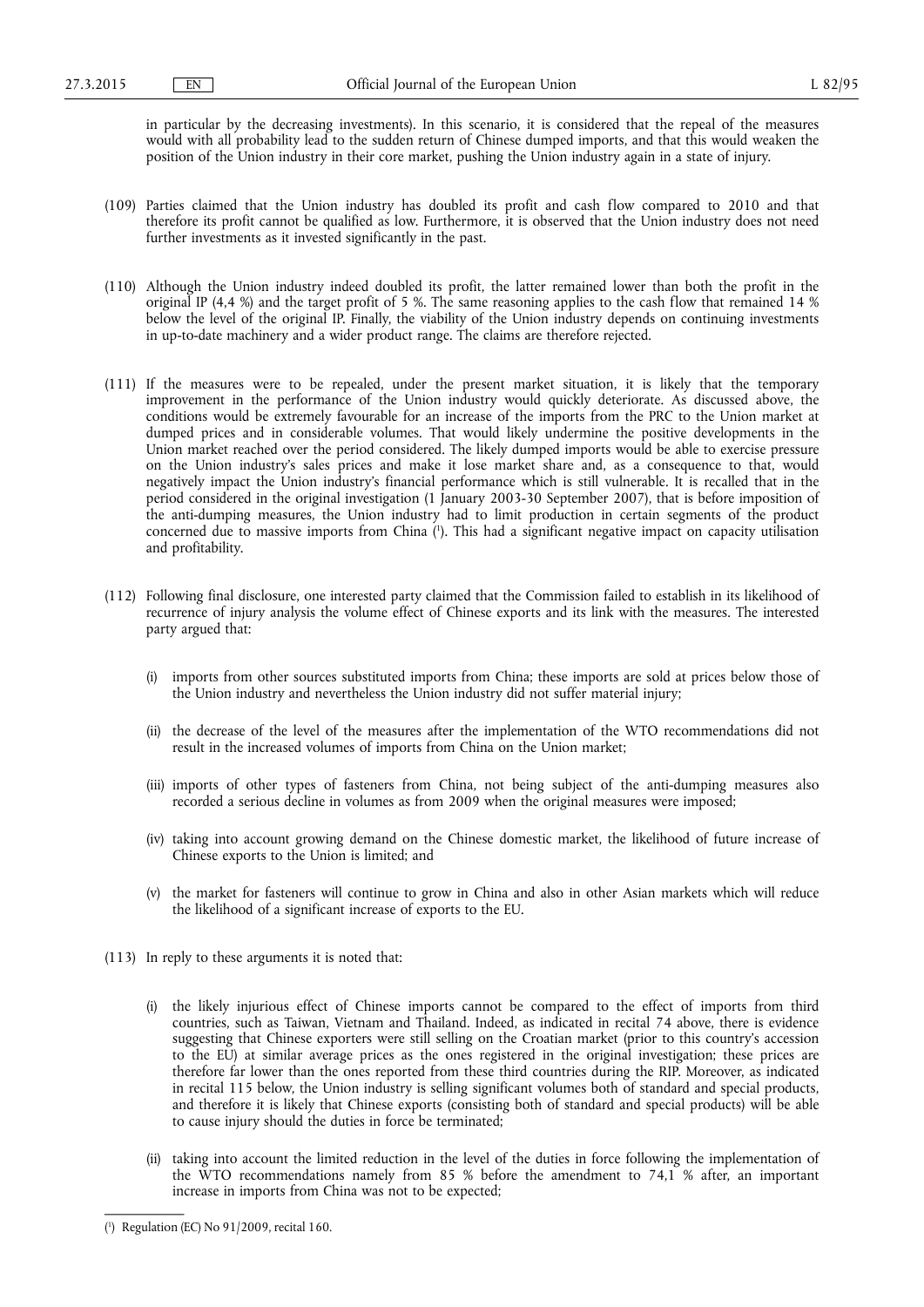- (iii) the alleged decrease in import volumes of fasteners not subject to the measures is not supported by the statistical data available. Indeed, a stable monthly amount of 20-30 thousand tonnes was maintained in the period 2009-2013, while import volume of fasteners subject to the measures dropped immediately in February 2009 from over 60 thousand tonnes per month to an almost non-existing level;
- (iv) the expected change of ratio of volumes of Chinese domestic sales vs. export sales, which will reflect the growth of Chinese domestic demand, will be counter-balanced by an increase of the total Chinese capacity of production and sales volumes, as explained in recital 101; and
- (v) the claim that Asian demand for fasteners is on the rise is based on an outdated source, predicting the world demand for fasteners being of a size of USD 83 billion in 2016. New market research published by Fastener Industry News Inc. in December 2014 ( 1 ) puts the world market demand at USD 81 billion in 2018 therefore envisaging smaller growth over a longer period of time. Furthermore, the growth in demand in the Asian-Pacific region is accompanied with the growth in capacity in several countries other than China (ex. Indonesia, Malaysia, Thailand and Vietnam). In addition the installation of additional production capacity for fasteners has relatively low entry barriers (in terms of time, capital and know-how) and therefore the supply can react relatively quickly to the growing demand.

Therefore, the above claims have to be rejected.

- (114) The same interested party argued that the likelihood of recurrence of injury analysis of the Commission did not take into account the fact that the low-end products imported from China cannot exercise price pressure on high-end products, mainly produced by Union producers.
- (115) In reply to this argument it should be recalled that Union production covers the complete range of fasteners, with some companies focusing on specific types (standard or special) while others offering the full range. In particular, in the sampled companies, a significant part of sales is composed by standard fasteners and for three of them, a majority of the sales in the RIP is constituted by standard products. Therefore, the allegation that the European industry would only produce special or high end fasteners, and therefore be sheltered from injurious imports from China, is clearly wrong, as it is contradicted by the evidence collected and verified during the investigation. Furthermore, it is also known that the Chinese fasteners sector envisages the development of higher-end products, as explained in recital 78. It is therefore very likely that the product mix of future Chinese exports will equally consist of the full range from low to high-end products, and the price pressure will be felt by the Union industry in its entirety, affecting its production capacity utilisation. Therefore, this argument had to be rejected.
- (116) Finally, two other interested parties raised the argument that in its analysis the Commission assumed wrongly that the prices from China will be as low as in the original investigation. According to the parties in question this would not be the case because there was a significant increase in prices recorded in China mainly due to the increase in cost of raw materials and labour and development of the environmental standards. Consequently any price undercutting will be lower and will not justify the extension of the measures at such high levels.
- (117) Without prejudice to the fact that the level of measures could not be changed in the context of an expiry review and the domestic Chinese prices and costs were considered unreliable in the original investigation as the result of the Chinese producers failing to obtain market economy treatment, the following should be noted. First, the lack of cooperation from Chinese producers did not allow the Commission to verify their costs and the alleged changes that occurred in China. The interested parties in question did not provide any evidence or substantiated facts in their submissions. Secondly, reference is made to the level of prices observed in Croatia prior to its accession to the Union, which clearly indicated that Chinese exporters have been keeping charging prices very similar to those observed during the original investigation (see recital 74). Therefore, the argument above had to be rejected.

## G. **UNION INTEREST**

### 1. **Introduction**

(118) In accordance with Article 21 of the basic Regulation, it was examined whether the maintenance of the existing measures would be against the Union interest as a whole. The determination of the Union interest was based on an appreciation of the various interests involved, i.e. those of the Union industry, of importers and of users. The interested parties were given the opportunity to make their views known pursuant to Article 21(2) of the basic Regulation.

<sup>(</sup> 1 ) The full text of the article is available at: <http://globalfastenernews.com/main.asp?SectionID=31&SubSectionID=42&ArticleID=11630>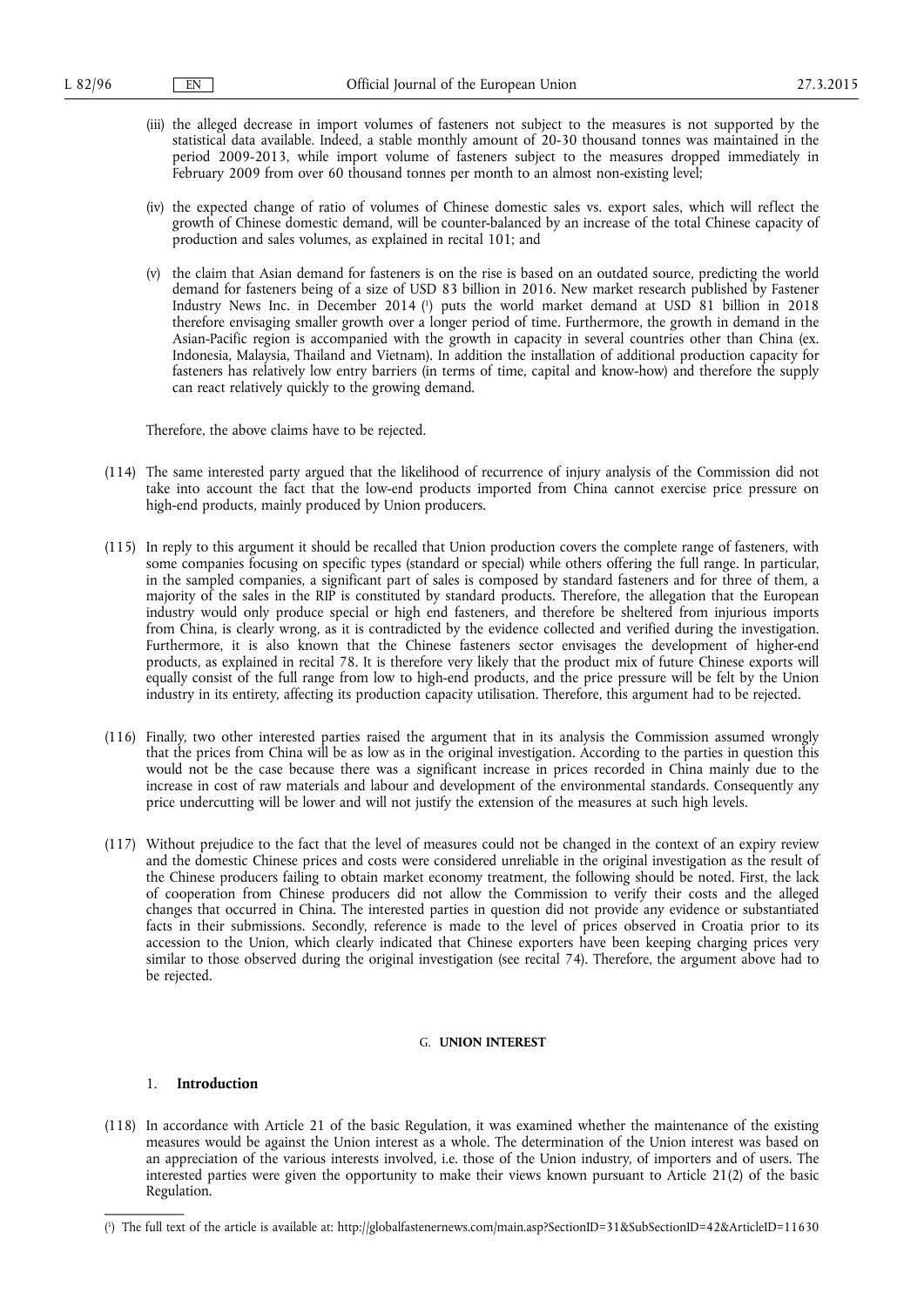(119) As this investigation is a review of the existing measures, it allowed for assessment of any undue negative impact of the existing anti-dumping measures on the interested parties.

#### 2. **Interest of the Union industry**

(120) It was concluded in recital 108 above that the Union industry would be likely to experience a serious deterioration of its situation in case the anti-dumping measures were allowed to lapse. Therefore, the continuation of measures would benefit the Union industry because the Union producers should be able to maintain their sales volumes, market share, profitability and overall positive economic situation. By contrast, the discontinuation of the measures would seriously threaten the viability of the Union industry because there are reasons to expect a shift of the Chinese imports to the Union market at dumped prices and in considerable volumes that would cause recurrence of injury.

## 3. **Interest of importers**

- (121) All known importers were informed about the initiation of the review. However, only two importers cooperated in the investigation and replied Commission's questionnaires. The investigation revealed that importers can easily buy from different sources that are currently available on the market, in particular from the Union industry and major third countries' exporters selling at non-dumped prices. Also, none of the two cooperating importers objected to the extension of current antidumping measures although they have questioned their high levels. With this regard it is noted that expiry review investigation on the basis of Article 11(2) of the basic Regulation cannot lead to the modification of the level of the measures. Taking into account the above as well as absence of interest from importers in general, it was concluded that it would not be against their interest to maintain measures.
- (122) Following final disclosure, two interested parties, namely two associations of Union distributors of fasteners, claimed that the imposition of the duties in force at such high level did not result in restoring fair competition on the Union marked but rather prevented Chinese imports from entering the Union market. These interested parties claimed that any extension of the measures will result in a further narrowing of the international sourcing options available to Union users and importers. In response to this argument it is first noted that anti-dumping measures are not imposed to prevent or block imports from a targeted country but primarily to restore fair competition on the market. The level of the duties in force is the result of the calculations of the dumping and injury margins which were established on the basis of the findings made during the original investigation. Secondly, the Commission disagrees with the claim that the duties in force are limiting the sources of supply in the Union market. The available import statistics show that imports from third countries increased after the measures on China were introduced. The investigation did not find elements pointing to the fact that these trends will not be maintained in the future. Therefore, the above arguments had to be rejected.
- (123) Furthermore, one of these associations stated that, although it considers the original measures not entirely appropriate and having caused radical and unnecessary distortion of the fastener market, their abrupt removal now would prove as deeply disruptive as their original imposition. This indicates that the fastener distributors have been able to adjust their supply chains, taking into account the measures in force.

## 4. **Interest of the users**

(124) Although the users did not cooperate, it was nonetheless possible to identify the views and the position of the users from the information provided by the Union industry and by the importers. It appears that the users can be firstly divided in two categories: high-end users, which need fasteners with very high quality standards, and other users. High end users could normally find the products they need from Union producers and from some highly specialised exporting producers. On the other hand, the other users' category (which might also include high end users in need of cheaper products for less demanding applications) is the category of users which normally resorted to Chinese products. This category of users is normally served by importers, and according to the views collected while visiting cooperating importers, this category of users is now sufficiently supplied by imports from other countries, including Taiwan, Thailand and Vietnam. On the basis of this reconstruction, and also considering that no user decided to intervene in the present investigation, it is concluded that the extension of the measures would not go against the interest of the users, which seemed to adapt well and without consequences to the presence of measures on ISF from the PRC.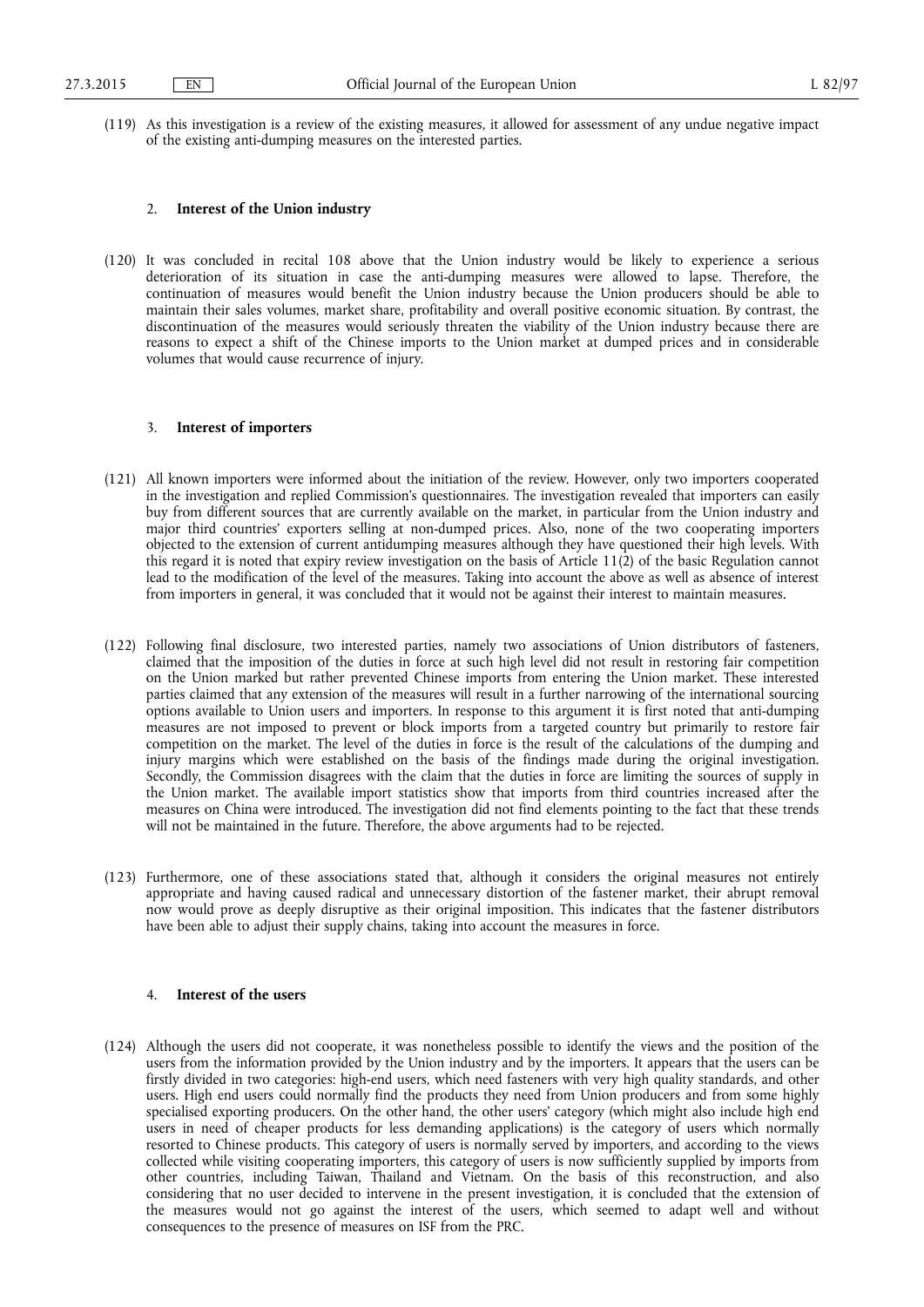#### 5. **Conclusion on Union interest**

(125) In view of the above, it is concluded that there are no compelling reasons of Union interest against the maintenance of the current anti-dumping measures.

#### H. **ANTI-DUMPING MEASURES**

- (126) All parties were informed of the essential facts and considerations on the basis of which it was intended to recommend that the existing measures be maintained. They were also granted a period to submit comments subsequent to that disclosure. The submissions and comments were duly taken into consideration where warranted.
- (127) It follows from the above that, as provided for by Article 11(2) of the basic Regulation, the anti-dumping measures applicable to imports of certain iron and steel fasteners originating in the PRC, imposed by Regulation (EC) No 91/2009, as last amended by Implementing Regulation (EU) No 924/2012, should be maintained.
- (128) As outlined under recital 3 above, the anti-dumping duties in force on imports of the product concerned from the PRC were extended to cover, in addition, imports of the same product consigned from Malaysia, whether declared as originating in Malaysia or not. The anti-dumping duty to be maintained on imports of the product concerned, as set out in recital 3, should continue to be extended to imports of ISF consigned from Malaysia, whether declared as originating in Malaysia or not. The exporting producers who were exempted from the measures as extended by Implementing Regulation (EU) No 723/2011 should also be exempted from the measures as imposed by this Regulation.
- (129) In order to minimise the risk of circumvention due to the high difference in the duty rates amongst Chinese exporters, it is considered that special measures are needed in this case to ensure the proper application of the anti-dumping duties. These special measures, which only apply to companies for which an individual duty rate is introduced, include the following: the presentation to the customs authorities of the Member States of a valid commercial invoice, which shall conform to the requirements set out in the Annex II to this Regulation. Imports not accompanied by such an invoice shall be made subject to the residual anti-dumping duty applicable to all other producers.
- (130) The measures provided for in this Regulation are in accordance with the opinion of the Committee established by Article 15(1) of the basic Regulation,

HAS ADOPTED THIS REGULATION:

#### *Article 1*

1. A definitive anti-dumping duty is hereby imposed on imports of certain iron or steel fasteners, other than of stainless steel, i.e. wood screws (excluding coach screws), self-tapping screws, other screws and bolts with heads (whether or not with their nuts or washers, but excluding screws turned from bars, rods, profiles or wire, of solid section, of a shank thickness not exceeding 6 mm and excluding screws and bolts for fixing railway track construction material), and washers, currently falling within CN codes 7318 12 90, 7318 14 91, 7318 14 99, 7318 15 59, 7318 15 69, 7318 15 81, 7318 15 89, ex 7318 15 90, ex 7318 21 00 and ex 7318 22 00 (TARIC codes 7318 15 90 21, 7318 15 90 29, 7318 15 90 71, 7318 15 90 79, 7318 15 90 91, 7318 15 90 98, 7318 21 00 31, 7318 21 00 39, 7318 21 00 95, 7318 21 00 98, 7318 22 00 31, 7318 22 00 39, 7318 22 00 95 and 7318 22 00 98) and originating in the People's Republic of China.

2. The rate of the definitive anti-dumping duty applicable to the, net free-at-Union-frontier price, before duty, of the products described in paragraph 1, and manufactured by the companies listed below shall be as follows:

| Company                                          | Duty $(\%)$ | TARIC additional code |
|--------------------------------------------------|-------------|-----------------------|
| Biao Wu Tensile Fasteners Co., Ltd, Shanghai     | 43.4        | A924                  |
| CELO Suzhou Precision Fasteners Co., Ltd, Suzhou | 0,0         | A918                  |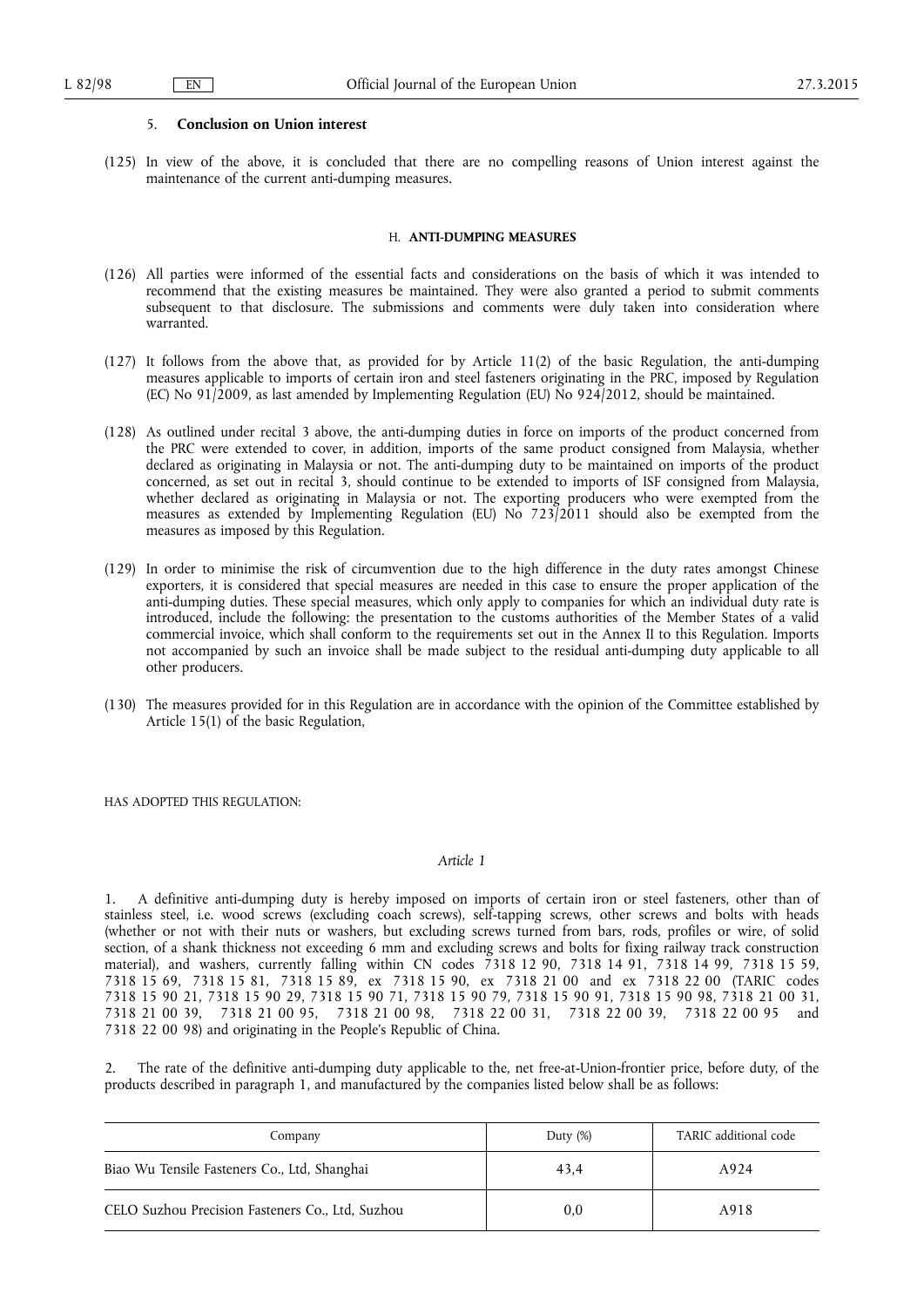| Company                                                                                                         | Duty (%) | TARIC additional code |
|-----------------------------------------------------------------------------------------------------------------|----------|-----------------------|
| Changshu City Standard Parts Factory and Changshu British<br>Shanghai International Fastener Co., Ltd, Changshu | 38,3     | A919                  |
| Golden Horse (Dong Guan) Metal Manufactory Co., Ltd, Dong-<br>guan City                                         | 22,9     | A920                  |
| Kunshan Chenghe Standard Components Co., Ltd, Kunshan                                                           | 63,7     | A921                  |
| Ningbo Jinding Fastener Co., Ltd, Ningbo City                                                                   | 64,3     | A922                  |
| Ningbo Yonghong Fasteners Co., Ltd, Jiangshan Town                                                              | 69,7     | A923                  |
| Yantai Agrati Fasteners Co., Ltd, Yantai                                                                        | 0,0      | A925                  |
| Bulten Fasteners (China) Co., Ltd, Beijing                                                                      | 0,0      | A997                  |
| Companies listed in Annex I                                                                                     | 54,1     | A928                  |
| All other companies                                                                                             | 74,1     | A999                  |

3. The application of the individual duty rates specified for the companies mentioned in paragraph 2 shall be conditional upon presentation to the customs authorities of the Member States of a valid commercial invoice, which shall conform to the requirements set out in Annex II. If no such invoice is presented, the duty rate applicable to 'all other companies' shall apply.

4. The definitive anti-dumping duty applicable to 'all other companies', as set out in paragraph 2, is hereby extended to imports of the same iron or steel fasteners consigned from Malaysia, whether declared as originating in Malaysia or not (TARIC codes 7318 12 90 11, 7318 12 90 91, 7318 14 91 11, 7318 14 91 91, 7318 14 99 11, 7318 14 99 20, 7318 14 99 92, 7318 15 59 11, 7318 15 59 61, 7318 15 59 81, 7318 15 69 11, 7318 15 69 61, 7318 15 69 81, 7318 15 81 11, 7318 15 81 61, 7318 15 81 81, 7318 15 89 11, 7318 15 89 61, 7318 15 89 81, 7318 15 90 21, 7318 15 90 71, 7318 15 90 91, 7318 21 00 31, 7318 21 00 95, 7318 22 00 31 and 7318 22 00 95), with the exception of those produced by the companies listed below:

| Company                                 | TARIC additional code |
|-----------------------------------------|-----------------------|
| Acku Metal Industries (M) Sdn. Bhd      | <b>B123</b>           |
| Chin Well Fasteners Company Sdn. Bhd    | B124                  |
| Jinfast Industries Sdn. Bhd             | <b>B125</b>           |
| Power Steel and Electroplating Sdn. Bhd | <b>B126</b>           |
| Sofasco Industries (M) Sdn. Bhd         | B127                  |
| Tigges Fastener Technology (M) Sdn. Bhd | <b>B128</b>           |
| TI Metal Forgings Sdn. Bhd              | B129                  |
| United Bolt and Nut Sdn. Bhd            | <b>B130</b>           |
| Andfast Malaysia Sdn. Bhd.              | B265                  |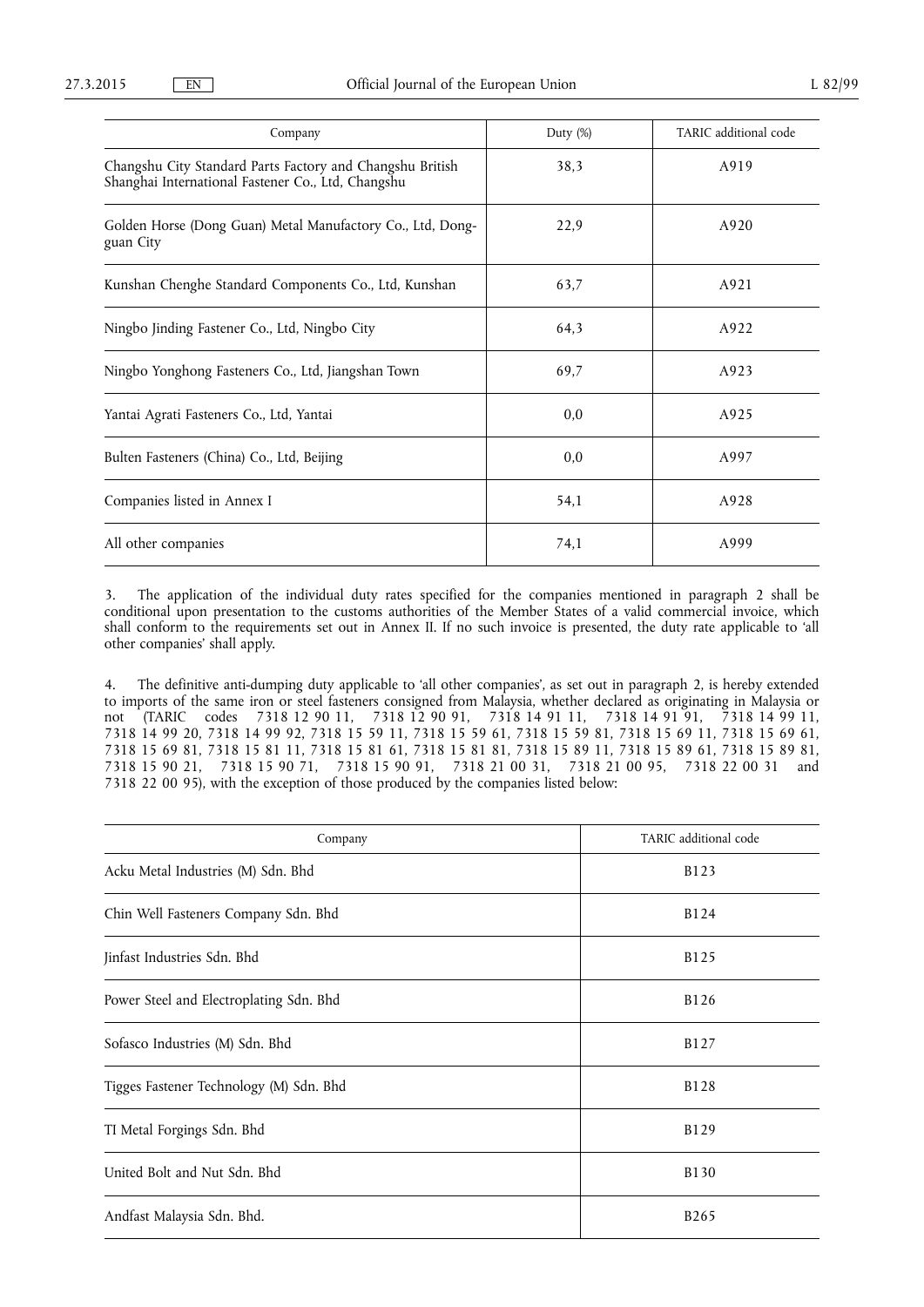5. The application of exemptions granted to the companies specifically mentioned in paragraph 4 of this Article shall be conditional upon presentation to the customs authorities of the Member States of a valid commercial invoice, which shall conform to the requirements set out in Annex II. If no such invoice is presented, the anti-dumping duty as imposed by paragraph 4 of this Article shall apply

6. Unless otherwise specified, the provisions in force concerning customs duties shall apply.

## *Article 2*

This Regulation shall enter into force on the day following that of its publication in the *Official Journal of the European Union*.

This Regulation shall be binding in its entirety and directly applicable in all Member States.

Done at Brussels, 26 March 2015.

*For the Commission The President*  Jean-Claude JUNCKER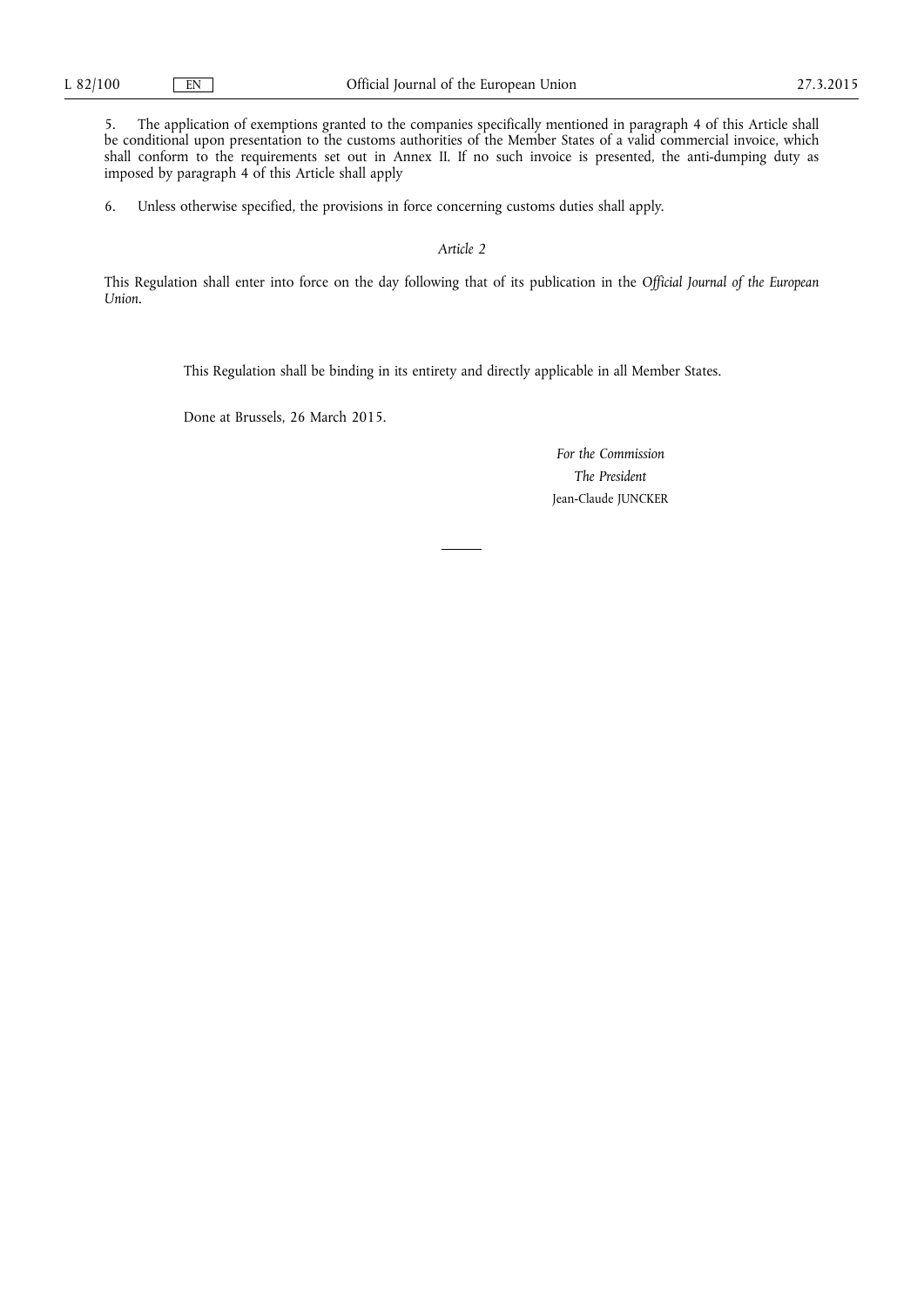# *ANNEX I*

# COOPERATING EXPORTING PRODUCERS NOT INCLUDED IN THE SAMPLE

# TARIC Additional Code A928

| Abel Manufacturing Co., Ltd                                  | Shanghai  |
|--------------------------------------------------------------|-----------|
| Autocraft Industrial (Shanghai) Ltd                          | Shanghai  |
| Changshu Fuxin Fasteners Manufacturing Co., Ltd              | Changshu  |
| Changshu Shining Sun Fasteners Manufacturing Co., Ltd        | Changshu  |
| Changzhou Oread Fasteners Co., Ltd                           | Changzhou |
| Chun Yu (Dongguan) Metal Products Co., Ltd                   | Dongguan  |
| Cixi Zhencheng Machinery Co., Ltd                            | Cixi      |
| Dongguan Danny & Kuen Metal & Co., Ltd                       | Dongguan  |
| Foshan Nanhai Gubang Metal Goods Co., Ltd                    | Foshan    |
| Gem-year industrial Co., Ltd                                 | Jiashan   |
| Guangzhou Tianhe District Zhonggu Hardware Screw Manufacture | Guangzhou |
| Haining Xinxin Hardware Standard Tools Co., Ltd              | Haining   |
| Haiyan Flymetal Hardware Co., Ltd                            | Jiaxing   |
| Haiyan Haitang Fasteners Factory                             | Jiaxing   |
| Haiyan Hardware Standard Parts Co., Ltd                      | Jiaxing   |
| Haiyan Lianxiang Hardware Products Co., Ltd                  | Jiaxing   |
| Haiyan Mengshi Screws Co., Ltd                               | Jiaxing   |
| Haiyan Self-tapping Screws Co., Ltd                          | Jiaxing   |
| Haiyan Sun's Jianxin Fasteners Co., Ltd                      | Jiaxing   |
| Haiyan Xinan Standard Fastener Co., Ltd                      | Jiaxing   |
| Haiyan Xinglong Fastener Co., Ltd                            | Jiaxing   |
| Hangzhou Everbright Metal Products Co., Ltd                  | Hangzhou  |
| Hangzhou Spring Washer Co., Ltd                              | Hangzhou  |
| Hott Metal Part and Fasteners Inc.                           | Changshu  |
| J. C. Grand (China) Corporation                              | Jiaxing   |
| Jiangsu Jiangyu Metal Work Co., Ltd                          | Dongtai   |
| Jiashan Yongda Screw Co., Ltd                                | Jiashan   |
| Jiaxiang Triumph Hardware Co., Ltd                           | Haining   |
| Jiaxing Victor Screw Co., Ltd                                | Jiaxing   |
| Jinan Star Fastener Co., Ltd                                 | Jinan     |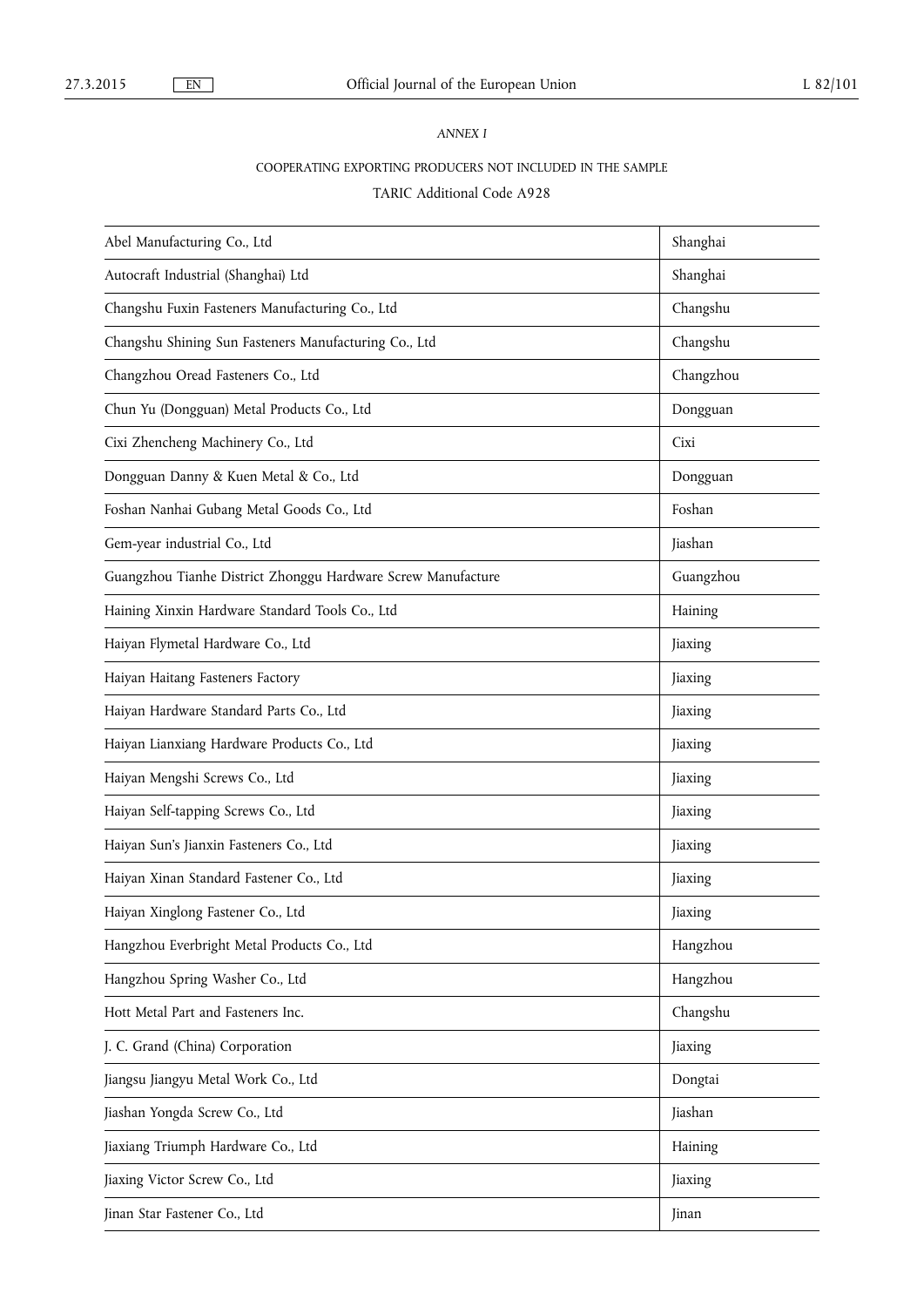| Jin-Well Auto-parts (zhejiang) Co., Ltd                        | Jiashan  |
|----------------------------------------------------------------|----------|
| Kinfast Hardware Co., Ltd                                      | Haining  |
| Ningbo Alliance Screws and Fasteners Co., Ltd                  | Ningbo   |
| Ningbo Anchor Fasteners Industrial Co., Ltd                    | Ningbo   |
| Ningbo Dafeng Machinery Co., Ltd                               | Ningbo   |
| Ningbo Development Zone Yonggang Fasteners Co., Ltd            | Ningbo   |
| Ningbo Fastener Factory                                        | Ningbo   |
| Ningbo Haixin Hardware Co., Ltd                                | Ningbo   |
| Ningbo Haixin Railroad Material Co., Ltd                       | Ningbo   |
| Ningbo Jinhui Gaoqiang Fastener Co., Ltd                       | Ningbo   |
| Ningbo Jinpeng High Strength Fastener Co., Ltd                 | Ningbo   |
| Ningbo Jintai Fastener Co., Ltd                                | Ningbo   |
| Ningbo Jinwei Standard Parts Co., Ltd                          | Ningbo   |
| Ningbo Jiulong Fasteners Manufacture Co., Ltd                  | Ningbo   |
| Ningbo Londex Industrial Co., Ltd                              | Ningbo   |
| Ningbo Minda Machinery & Electronics Co., Ltd                  | Ningbo   |
| Ningbo Ningli High-Strength Fastener Co., Ltd                  | Ningbo   |
| Ningbo Qunli Fastener Manufacture Co., Ltd                     | Ningbo   |
| Ningbo Special - Wind - Fasteners (China) Co., Ltd             | Ningbo   |
| Ningbo Xinxing Fasteners Manufacture Co., Ltd                  | Ningbo   |
| Ningbo Yonggang Fasteners Co., Ltd                             | Ningbo   |
| Ningbo Zhenhai Xingyi Fasteners Co., Ltd                       | Ningbo   |
| Ningbo Zhongbin Fastener Manufacture Co., Ltd                  | Ningbo   |
| Ningbo Zhongjiang High Strength Bolt Co., Ltd                  | Ningbo   |
| Robertson Inc. (Jiaxing)                                       | Jiashan  |
| Shanghai Boxed Screw Manufacturing Company Limited             | Shanghai |
| Shanghai Fenggang Precision Inc.                               | Shanghai |
| Shanghai Foreign Trade Xiasha No. 2 Woodscrew Factory Co., Ltd | Shanghai |
| Shanghai Great Diamond Fastener Co., Ltd                       | Shanghai |
| Shanghai Hang Hong Metal Products Co., Ltd                     | Shanghai |
| Shanghai Hangtou Fasteners Co., Ltd                            | Shanghai |
| Shanghai Huaming Hardware Products Co., Ltd                    | Shanghai |
| Shanghai Moregood C&F Fastener Co., Ltd                        | Shanghai |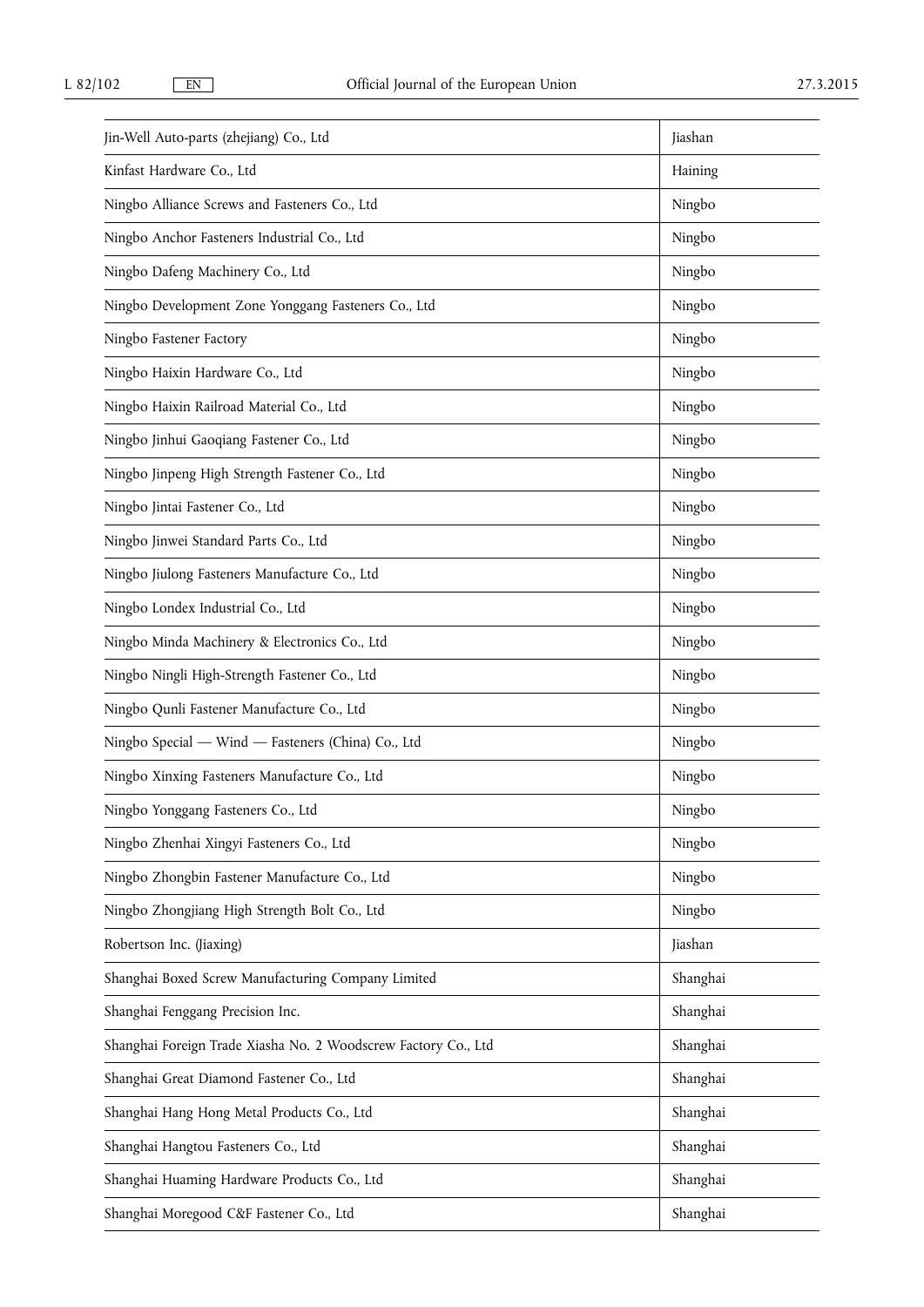| Shanghai Moresun Fasteners Co., Ltd                      | Shanghai  |
|----------------------------------------------------------|-----------|
| Shanghai Qingpu Ben Yuan Metal Products Co., Ltd         | Shanghai  |
| Shanghai Ren Sheng Standardized Item Manufacture Ltd, Co | Shanghai  |
| Shanghai Shuyuan Woodscrews Factory                      | Shanghai  |
| Shanghai SQB Automotive Fasteners Company Ltd            | Shanghai  |
| Shanghai Tapoo Hardware Co., Ltd                         | Shanghai  |
| Shanghai Yifan High-Intensity Fasteners Co., Ltd         | Shanghai  |
| Shanxi Jiaocheng Zhicheng Foundry Ltd                    | Jiaocheng |
| Shenzhen Top United Steel Co., Ltd                       | Shenzhen  |
| Sundram Fasteners (Zhejiang) Limited                     | Jiaxing   |
| Sunfast (Jiaxing) Enterprise Co., Ltd                    | Jiaxing   |
| Suzhou Escort Hardware Manufacturing Co., Ltd            | Suzhou    |
| Taicang Rongtong Metal Products Co., Ltd                 | Taicang   |
| Tangshan Huifeng Standard Component Make Co., Ltd        | Tangshan  |
| Tangshan Xingfeng Screws Co., Ltd                        | Tangshan  |
| Tapoo Metal Products (Shanghai) Co., Ltd                 | Shanghai  |
| Tianjin Jiuri Manufacture & Trading Co., Ltd             | Tianjin   |
| Wenzhou Excellent Hardware Apparatus Packing Co., Ltd    | Wenzhou   |
| Wenzhou Junhao Industry Co., Ltd                         | Wenzhou   |
| Wenzhou Tian Xiang Metal Products Co., Ltd               | Wenzhou   |
| Wenzhou Yili Machinery Development Co., Ltd              | Wenzhou   |
| Wenzhou Yonggu Fasteners Co., Ltd                        | Wenzhou   |
| Wuxi Huacheng Fastener Co., Ltd                          | Wuxi      |
| Wuxi Qianfeng Screw Factory                              | Wuxi      |
| Xingtai City Ningbo Fasteners Co., Ltd                   | Xingtai   |
| Yueqing Quintessence Fastener Co., Ltd                   | Yueqing   |
| Zhejiang Jingyi Standard Components Co., Ltd             | Yueqing   |
| Zhejiang New Oriental Fastener Co., Ltd                  | Jiaxing   |
| Zhejiang Qifeng Hardware Make Co., Ltd                   | Jiaxing   |
| Zhejiang Rising Fasteners Co., Ltd                       | Hangzhou  |
| Zhejiang Yonghua Fasteners Co., Ltd                      | Rui' An   |
| Zhejiang Zhongtong Motorkits Co., Ltd                    | Shamen    |
| Zhongshan City Jinzhong Fastener Co., Ltd                | Zhongshan |